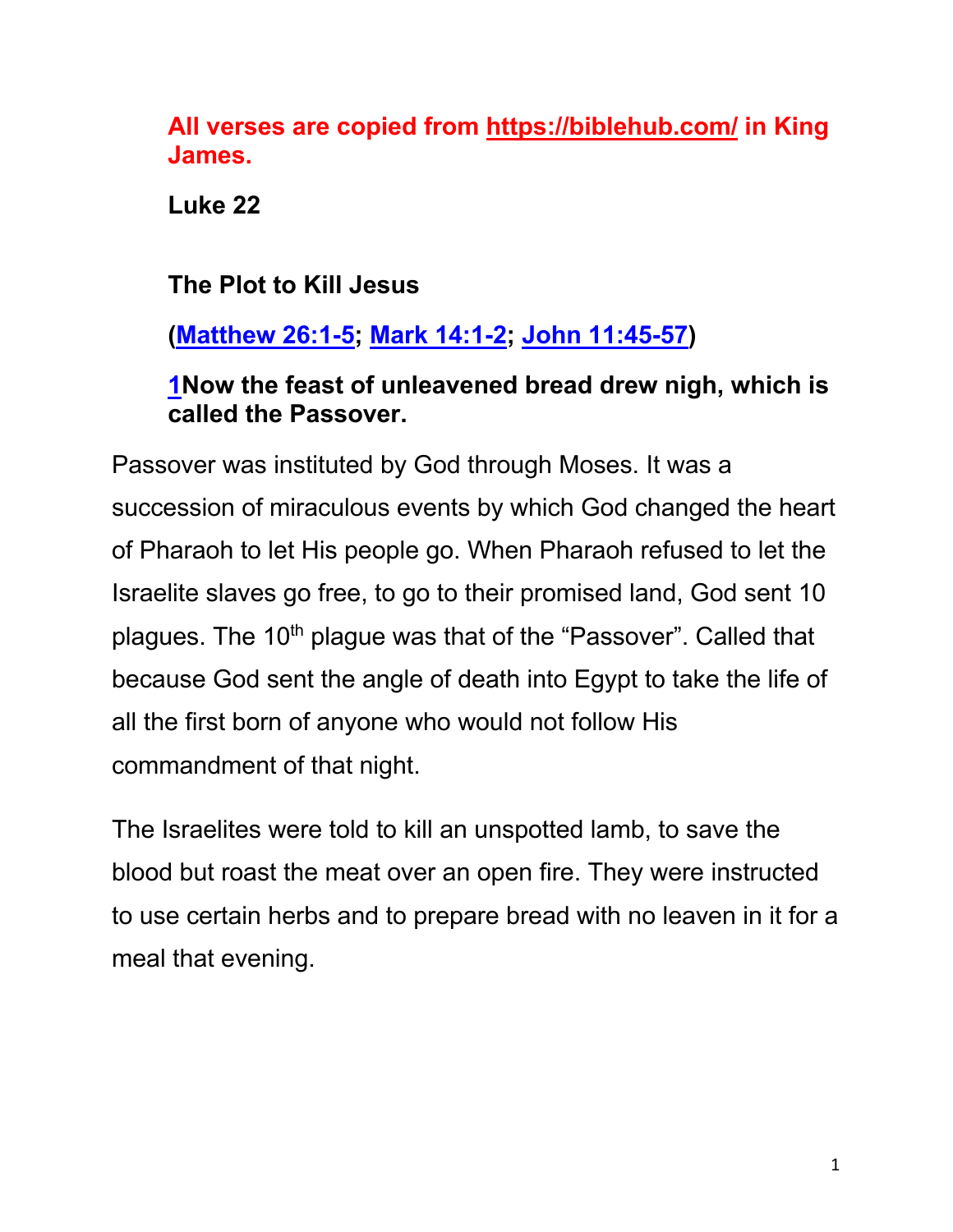They were to apply the blood of the Lamb to the door posts of their dwellings that evening. That was a prophetic symbol of what was to come thousands of years later.

The angle of death would "pass over" any home that had the blood of the lamb on its door post but for those that did not have the blood He would take the first born both of human and animals from every family. The Egyptians of course did not abide in that "pass over" so they all, including the Pharaoh, lost their first born. That loss finally caused Pharaoh to release the Israelites to begin their journey to the Promised Land. Remember, Israel's bondage all came about due to their refusal to walk in obedience and worship God as instructed.

Being released from Egypt was a symbol of being released from bondage or sin. The cause of that release from sin was the sacrifice of a pure lamb and its blood protected those who believed it would and did as God commanded them to do.

The term "unleavened" means to be pure untainted by foreign substance such as leaven; so, the Feast of Unleavened Bread was to remember what happened on Passover in Egypt for Israel. God showed Israel Love, Mercy and Grace to His people in that day and now shows us that same Love, Mercy and Grace in this day.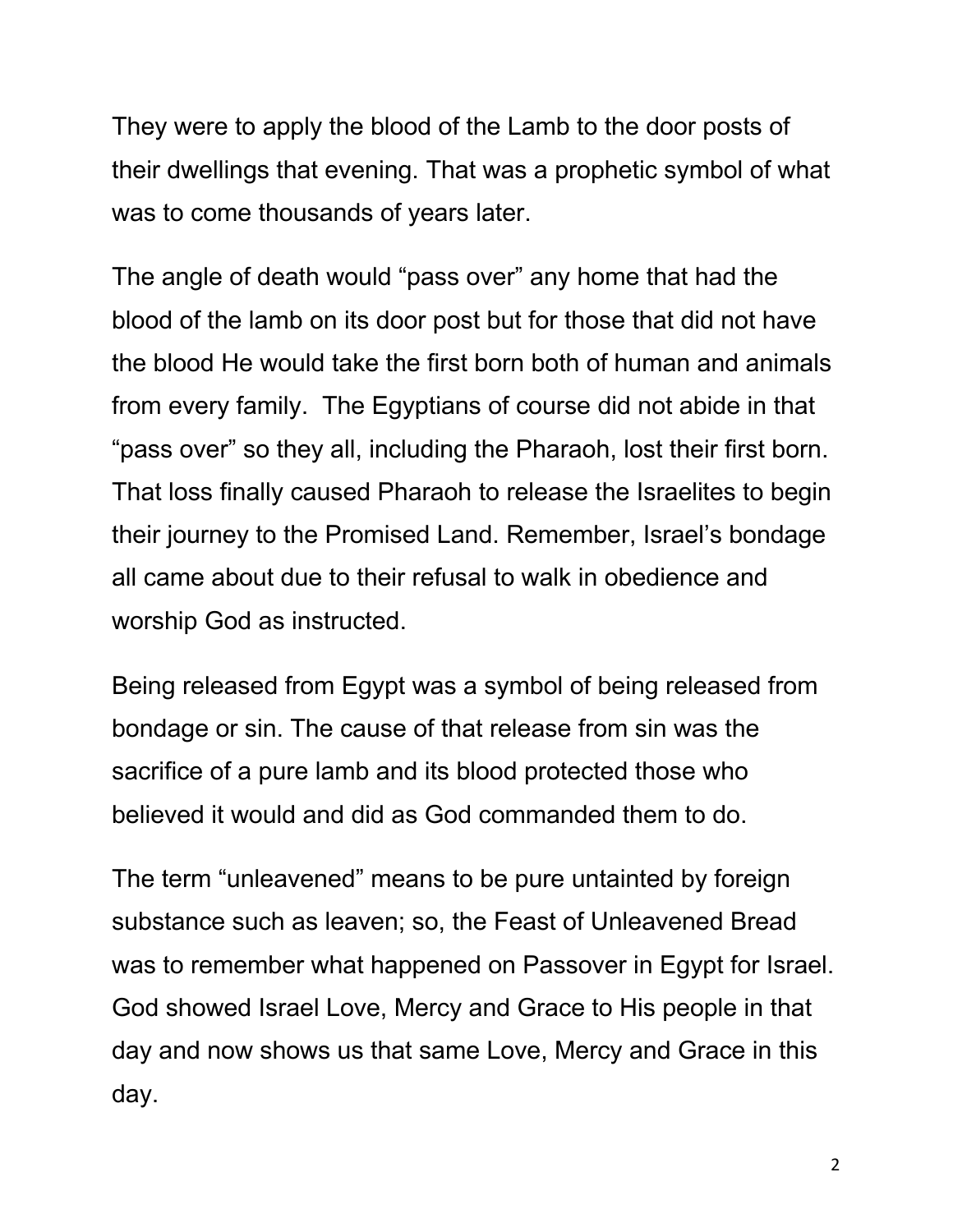# **2And the chief priests and scribes sought how they might kill him; for they feared the people.**

Pretty abrupt change in context; from Jesus coming to Jerusalem to celebrate the Passover to the religious leaders planning to kill Him due to their being afraid of the people. Their true fear was loss of power and the people were the ones who could take it away. They were not afraid of God.

**3Then entered Satan into Judas surnamed Iscariot, being of the number of the twelve. 4And he went his way, and communed with the chief priests and captains, how he might betray him unto them. 5And they were glad, and covenanted to give him money. 6And he promised, and sought opportunity to betray him unto them in the absence of the multitude.**

Judas from the root word according to Strong's Concordance

Transliteration: yadah Phonetic Spelling: (yaw-daw') Definition: to throw, cast

We see that specific example of an event in two ways; Judas would throw or cast Jesus aside for money. When He realized what he did Judas threw the money back into the temple and went and hung himself. The meaning of the root name is fitting.

The sin of betrayal of the God of creation; the Son of God is covered in 4 verses, how easy is it to fall into the trap of sin. How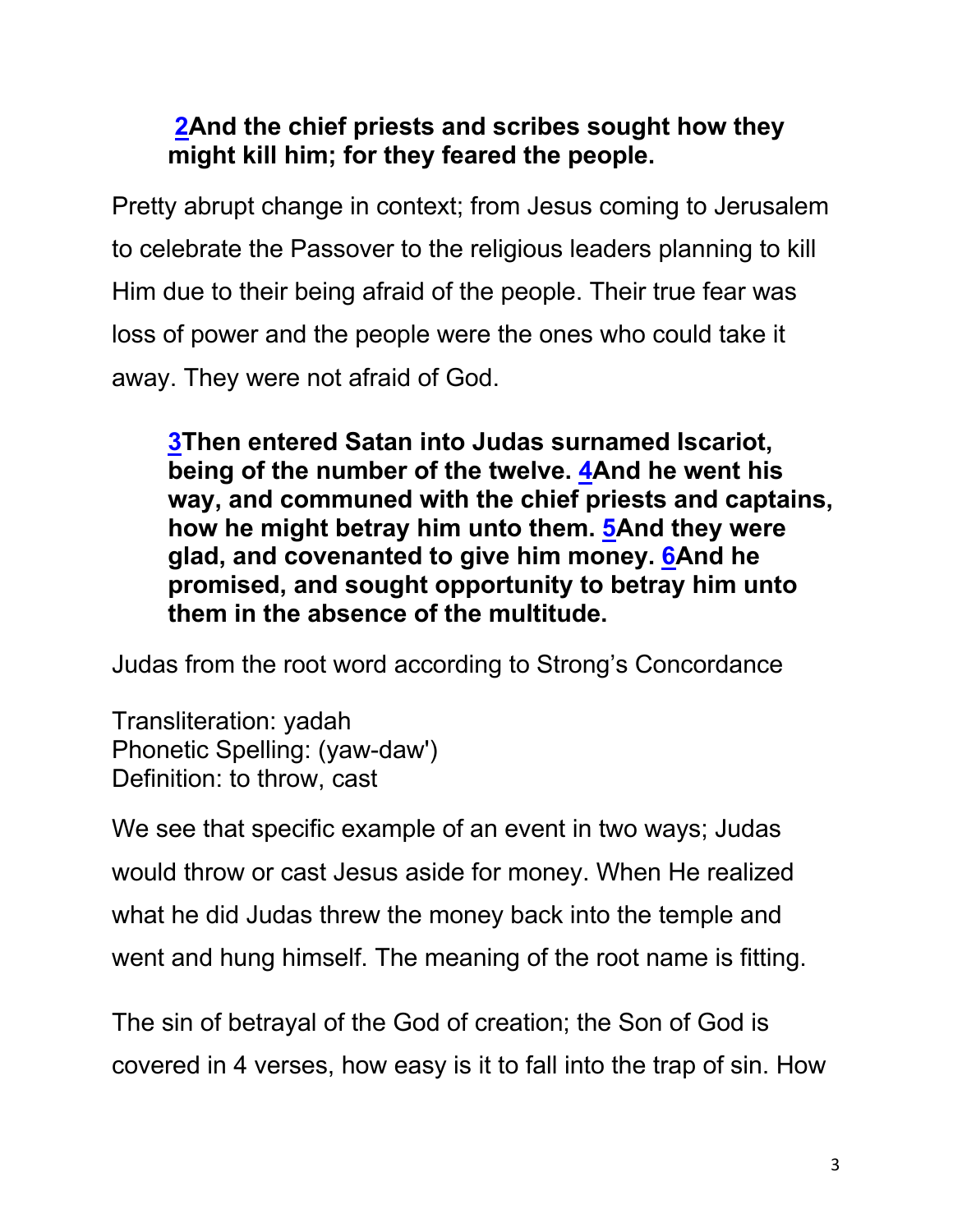quickly our hearts can be overwhelmed by the world and what we deem important; money, power, prestige, you name the sin and Satan is more than willing to help you along.

# **The Last Supper**

# **(Psalm 41:1-13; Matthew 26:17-25; Mark 14:12-21; John 13:18-30)**

**7Then came the day of unleavened bread, when the passover must be killed. 8And he sent Peter and John, saying, Go and prepare us the passover, that we may eat.**

By God's Law the Passover was to be celebrated on the 15<sup>th</sup> day of Nissan the first month of the Jewish year. On this particular Passover it fell on a Thursday. Remember, that during the Passover or Feast of Unleavened Bread there are meals throughout that entire week. There is only one that is specifically called the Passover meal and it is always on Nissan 15.

The chronology of the events was this;

**Thursday**; Nissan 15, Passover meal; Jesus eats the last supper with disciples on Thursday Nissan 15

**Friday**; is called the Day of Preparation; preparation of all necessary food for the coming Sabbath. Sabbath is always on Saturday. Preparation Day was the day that Jesus was accused, never found guilty but scourged and crucified and placed in the tomb.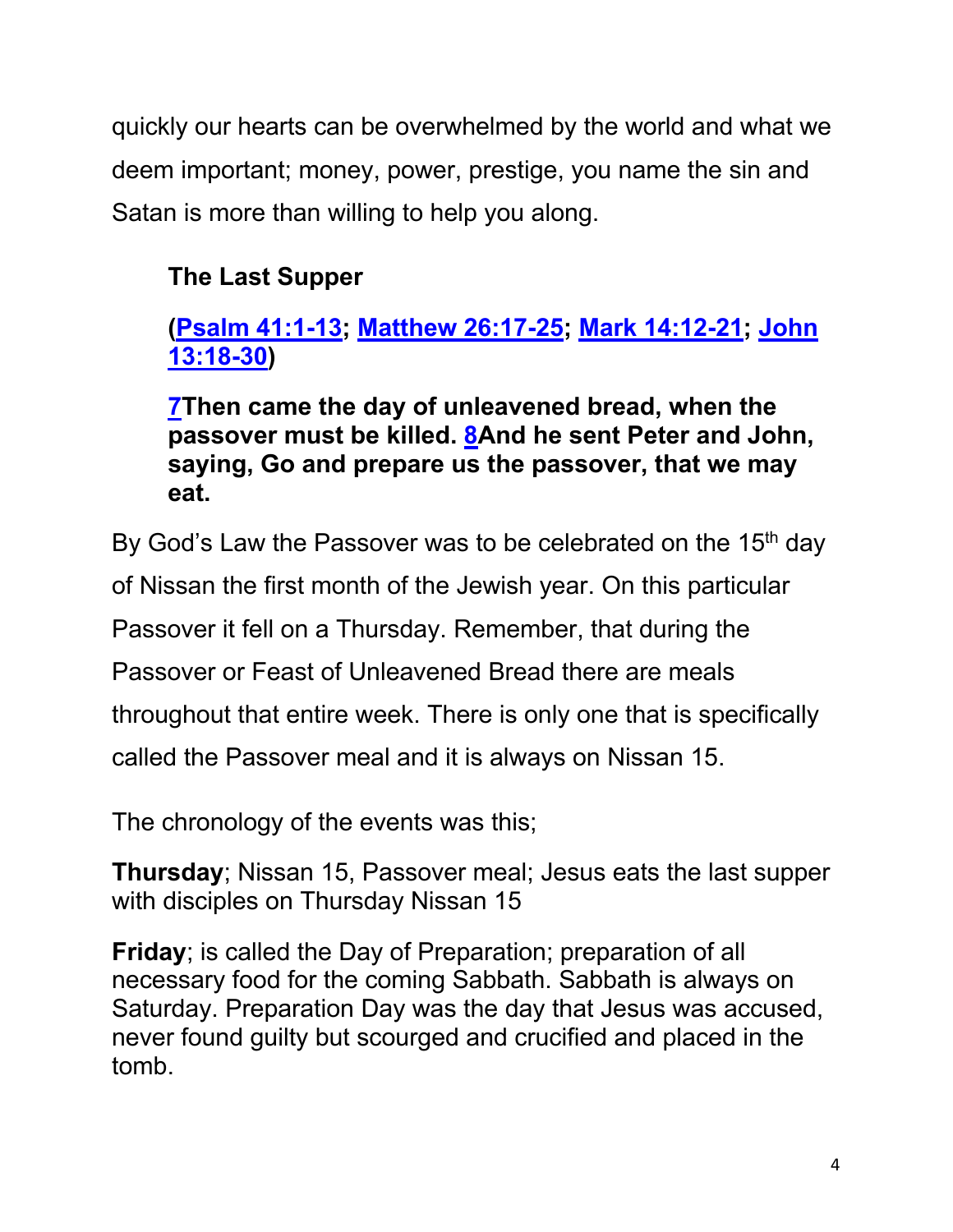**Saturday**; Sabbath, Jesus was entombed the night before on Friday the same day He was Crucified.

**Sunday;** first day of the week, Jesus is raised from the dead.

**9And they said unto him, Where wilt thou that we prepare? 10And he said unto them, Behold, when ye are entered into the city, there shall a man meet you, bearing a pitcher of water; follow him into the house where he entereth in. 11And ye shall say unto the goodman of the house, The Master saith unto thee, Where is the guestchamber, where I shall eat the passover with my disciples? 12And he shall shew you a large upper room furnished: there make ready. 13And they went, and found as he had said unto them: and they made ready the passover.**

However, God prepared the heart of the owner of this house is a mystery; it was as He said it would be. How many things in life do we encounter and wonder how that came about? God has a way of preparing people's hearts like He did each of us to accept Jesus as Lord and Savior.

# **The Lord's Supper Instituted**

# **(Matthew 26:26-30; Mark 14:22-26; 1 Corinthians 11:17- 34)**

Since the Law was given, I do not believe any other event or practice has been instituted besides Baptism and the Lord's Supper. They are both outward public signs of believing and being obedient to Jesus; neither saves you. There is only one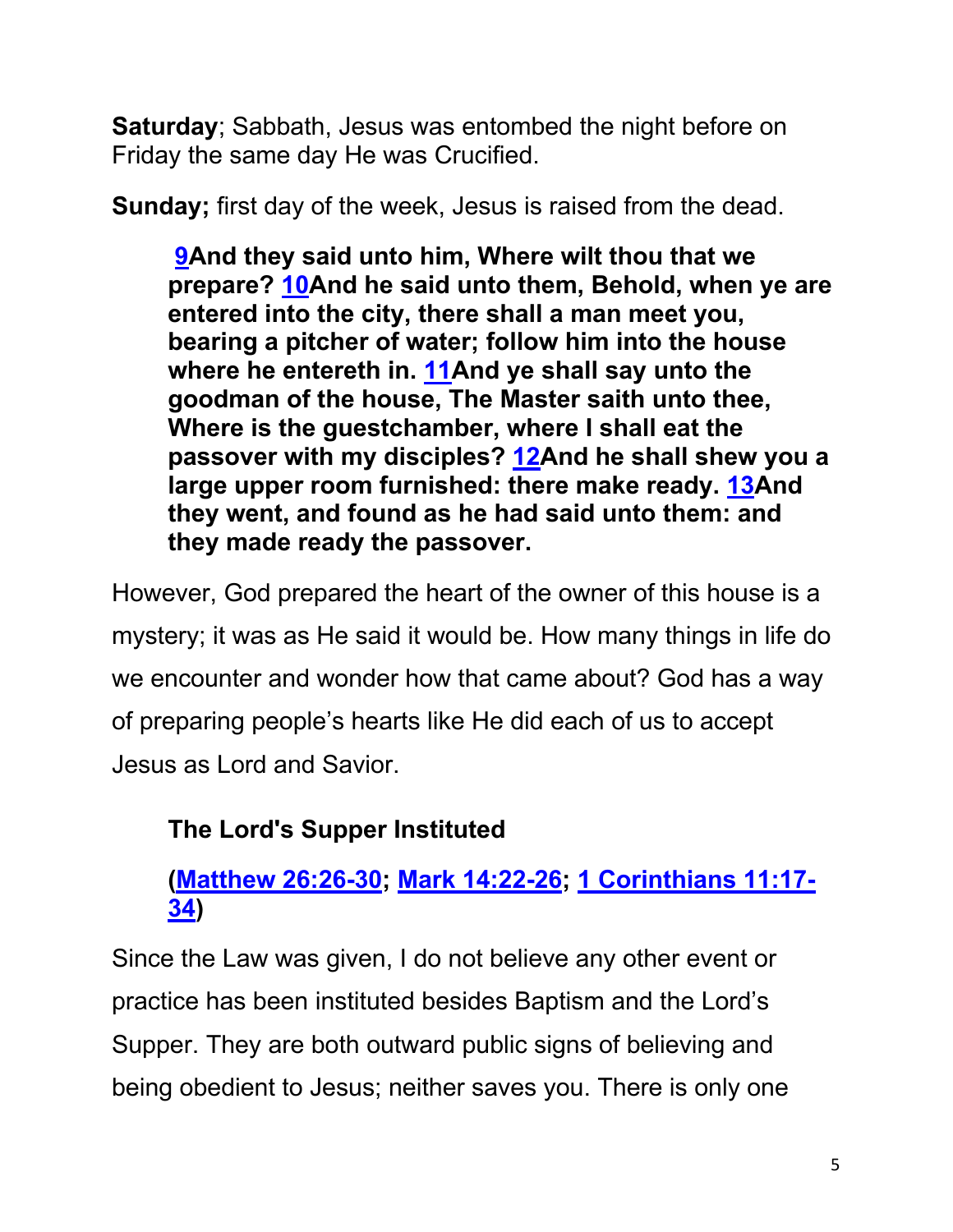thing that saves you and that is the Blood of the Lamb and your faith in that Blood and what it did. It is Jesus's blood shed for you.

**14And when the hour was come, he sat down, and the twelve apostles with him. 15And he said unto them, With desire I have desired to eat this passover with you before I suffer: 16For I say unto you, I will not any more eat thereof, until it be fulfilled in the kingdom of God.** 

**Q.** What be fulfilled?

There are a couple of keys; what did the Passover commemorate and what did it forecast as a coming principal of salvation?

The Passover commemorates God passing over the Israelites based on their obedience in slaying a lamb without mark or blemish and putting its blood on the door post of their homes.

The perfect sacrifice that God would use as a symbol of His undying love for His own Bride Israel. God would sacrifice His on Son out of Love for mankind; a free gift to those who would accept it.

It forecast the same principal in a spiritual manner. When we accept the Blood of Jesus the perfect Lamb of God without mark or blemish; He was sinless in God's eyes and his sacrifice translated His sinlessness to us; our debt is paid in full.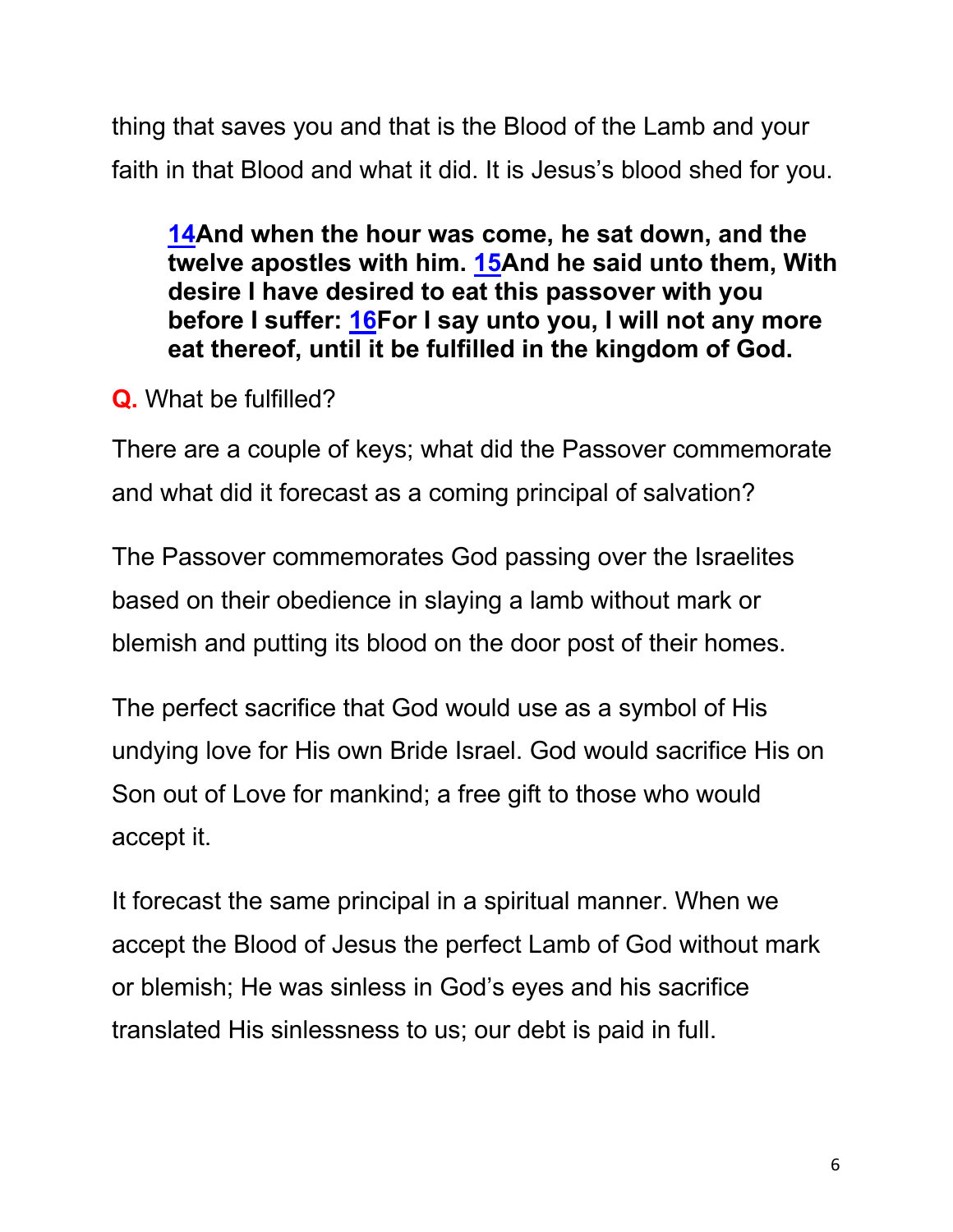The blood of Jesus is put on the doorposts of our hearts for God to see that we are believers and have been Saved by the Blood of the Lamb.

For this event to be fulfilled in the Kingdom of God, I believe it is talking about the wedding feast of the Lamb with His Bride the Church. That will be the fulfillment of what Jesus is telling His disciples about what is to come. He will then eat the Passover meal and drink from the fruit of the vine as He did with the last supper He had on earth before His Crucifixion.

# **17And he took the cup, and gave thanks, and said, Take this, and divide** *it* **among yourselves: 18For I say unto you, I will not drink of the fruit of the vine, until the kingdom of God shall come.**

Jesus declares here His intent not to do this again until His Bride is with Him and the Kingdom of God has come. As Christians we think that the Kingdom of God is already here; but it is an "already, not yet scenario". We experience many things that will be common when the Kingdom of God is come in its fulness but not just yet. Jesus will come back to earth and establish that final moment when He stands once again on the Mount of Olives and vanquishes His enemies for a thousand years. Then the Kingdom of God is fully established here on earth.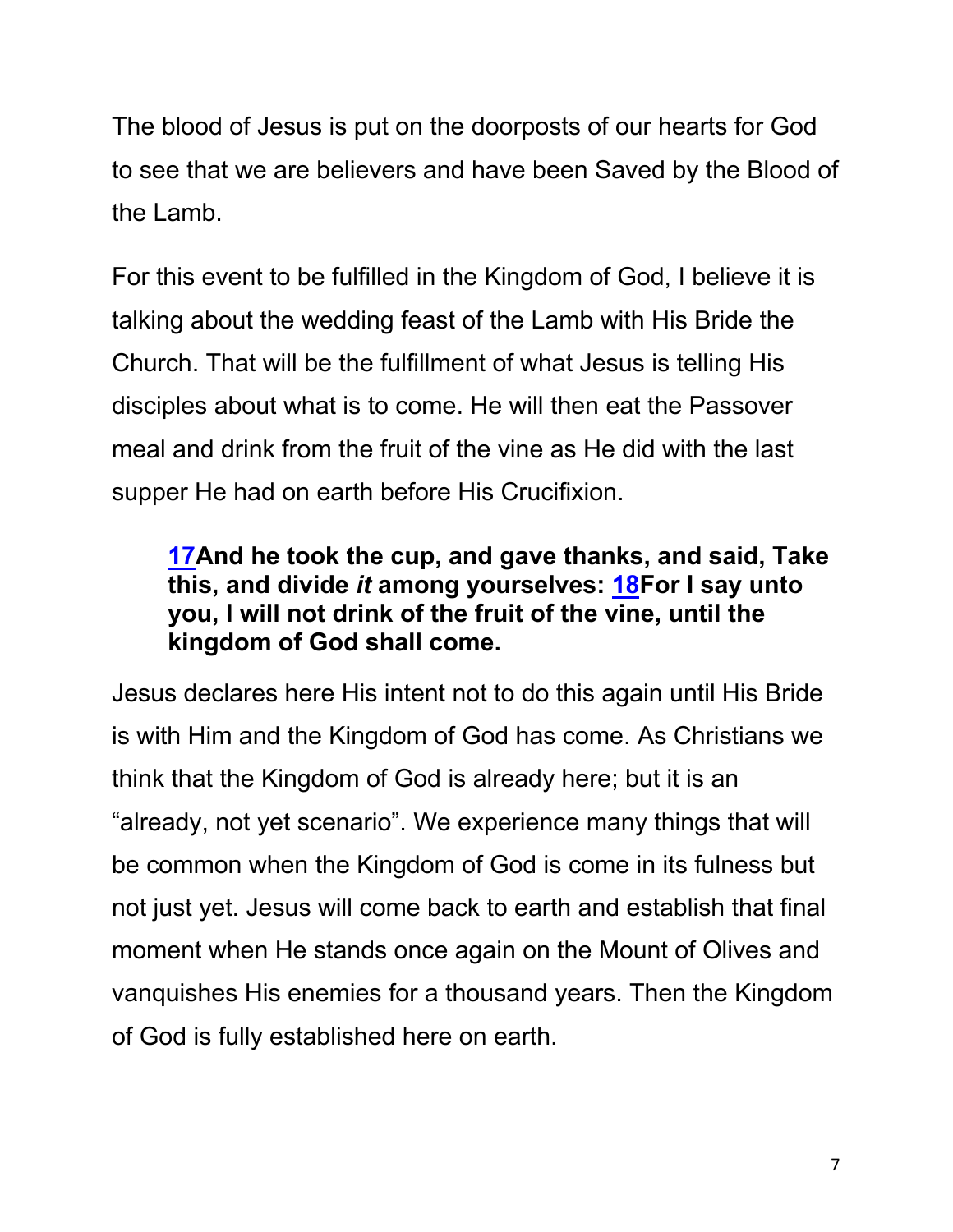**19And he took bread, and gave thanks, and brake** *it***, and gave unto them, saying, This is my body which is given for you: this do in remembrance of me. 20Likewise also the cup after supper, saying, This cup** *is* **the new testament in my blood, which is shed for you.**

The body and the blood of our Messiah was to be shed in order for eternal life to be available to mankind. God's desire is that none would perish, but that all would come to a saving knowledge of Jesus the Christ.

> *2 Peter 3:9 The Lord is not slack concerning his promise, as some men count slackness; but is longsuffering to usward, not willing that any should perish, but that all should come to repentance.*

#### *Ezekiel 33:11*

*Say to them: 'As surely as I live, declares the Lord GOD, I take no pleasure in the death of the wicked, but rather that the wicked should turn from their ways and live. Turn! Turn from your evil ways! For why should you die, O house of Israel?'*

# *June 21, 2020*

## **21But, behold, the hand of him that betrayeth me** *is* **with me on the table.**

There is no reason give as to why Jesus revealed this aspect of the betrayal. Jesus knew exactly who was going to betray Him and it was prophesied as Mike said last week by Jeremiah. It appears as if He is letting the other disciples know that there is a traitor among them.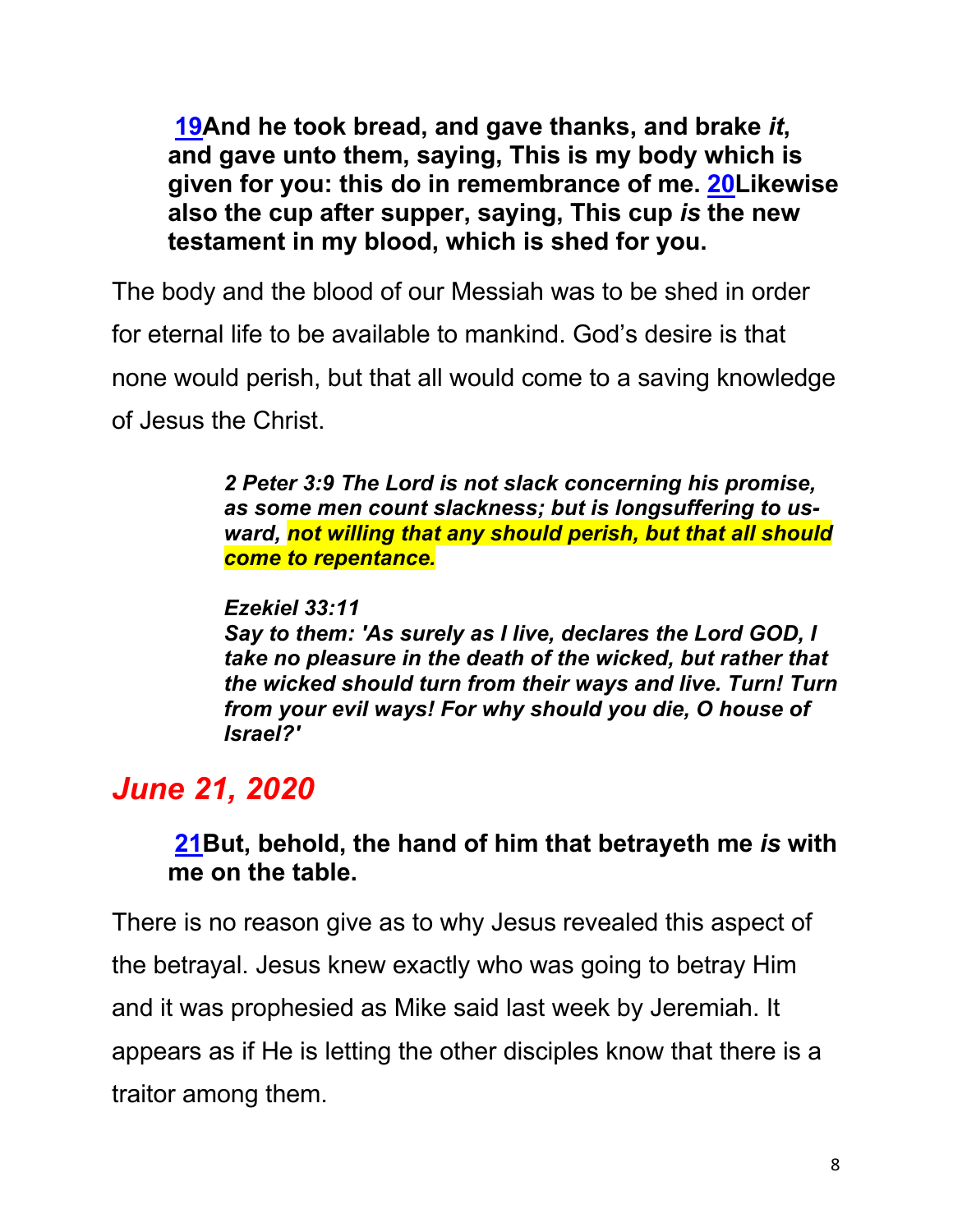**22And truly the Son of man goeth, as it was determined: but woe unto that man by whom he is betrayed! 23And they began to inquire among themselves, which of them it was that should do this thing.**

We have discussed at length the idea of predestination; are our lives so ordered by God that we have no choice we are either selected before we were born to be saved or we have free will and make a decision to be saved or not. When you consider Judas, it has all the earmarking's of a predetermined outcome in his life. That he had no choice but to be the betrayer.

What choices did Judas make in his life that put him on this path to be the one human being that would forever beknown as the one that betrayed Jesus Christ the Messiah? Was he born for exactly this event to betray the Creator of the Universe?

The disciples talked among themselves trying to identify the one who would betray Jesus. It was apparently not obvious to any of them as to who might betray Jesus; therefore, the discussion.

Did Judas consider what he was doing for some time or did it just happen out of thin air? Based on what we know of how Satan operates it was likely a long progression of things with Judas that brought him to betray Jesus; however, we are told by scripture that a certain point Satan entered into Judas.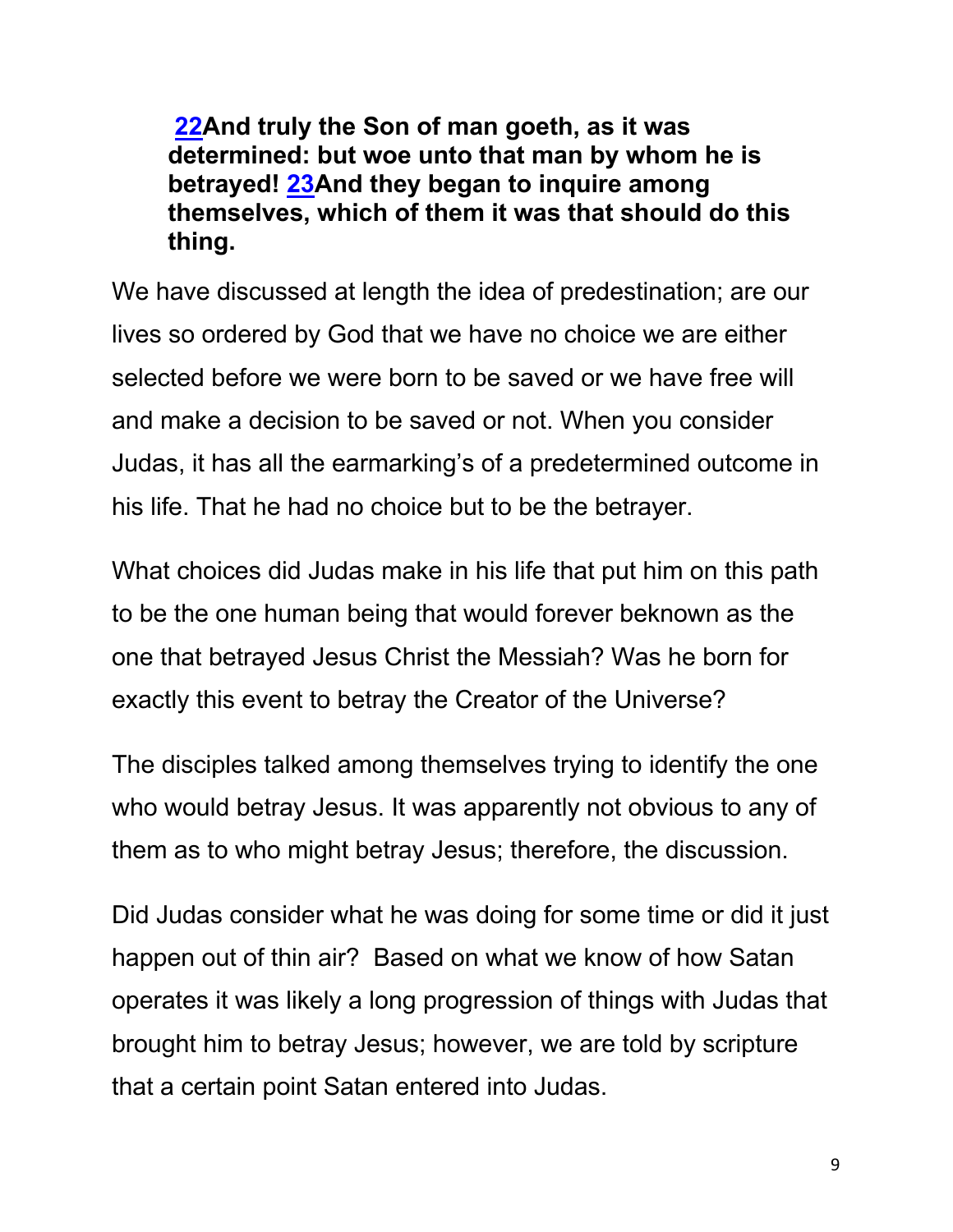*Luke 22:3 Then entered Satan into Judas surnamed Iscariot, being of the number of the twelve.*

*John 12:4Then saith one of his disciples, Judas Iscariot, Simon's [son], which should betray him, 5Why was not this ointment sold for three hundred pence, and given to the poor? 6<1161> This he said, not that he cared for the poor; but because he was a thief, and had the bag, and bare what was put therein*

I think we see a combination of things that Judas put himself in a position to be used by Satan. He had a propensity based on the John 12 to steal money from the purse that he was in charge of for the ministry.

Judas in my opinion had decided that his decisions were of a higher nature than anyone else's. I also believe that is consistent with many people who commit crime, they see themselves as being of higher importance than those they steal from for whatever reason. I doubt Judas just started stealing when he became a disciple. Jesus knew exactly who and what he was before He invited him to follow Him, and that no amount of Truth would ever change this man's heart.

Now I am speaking extra-Biblically here, there are no verses that tell us this; I am speaking from experience in dealing with people who are criminal by nature, who are so calloused in their spirit that it takes extraordinary events to change their hearts if even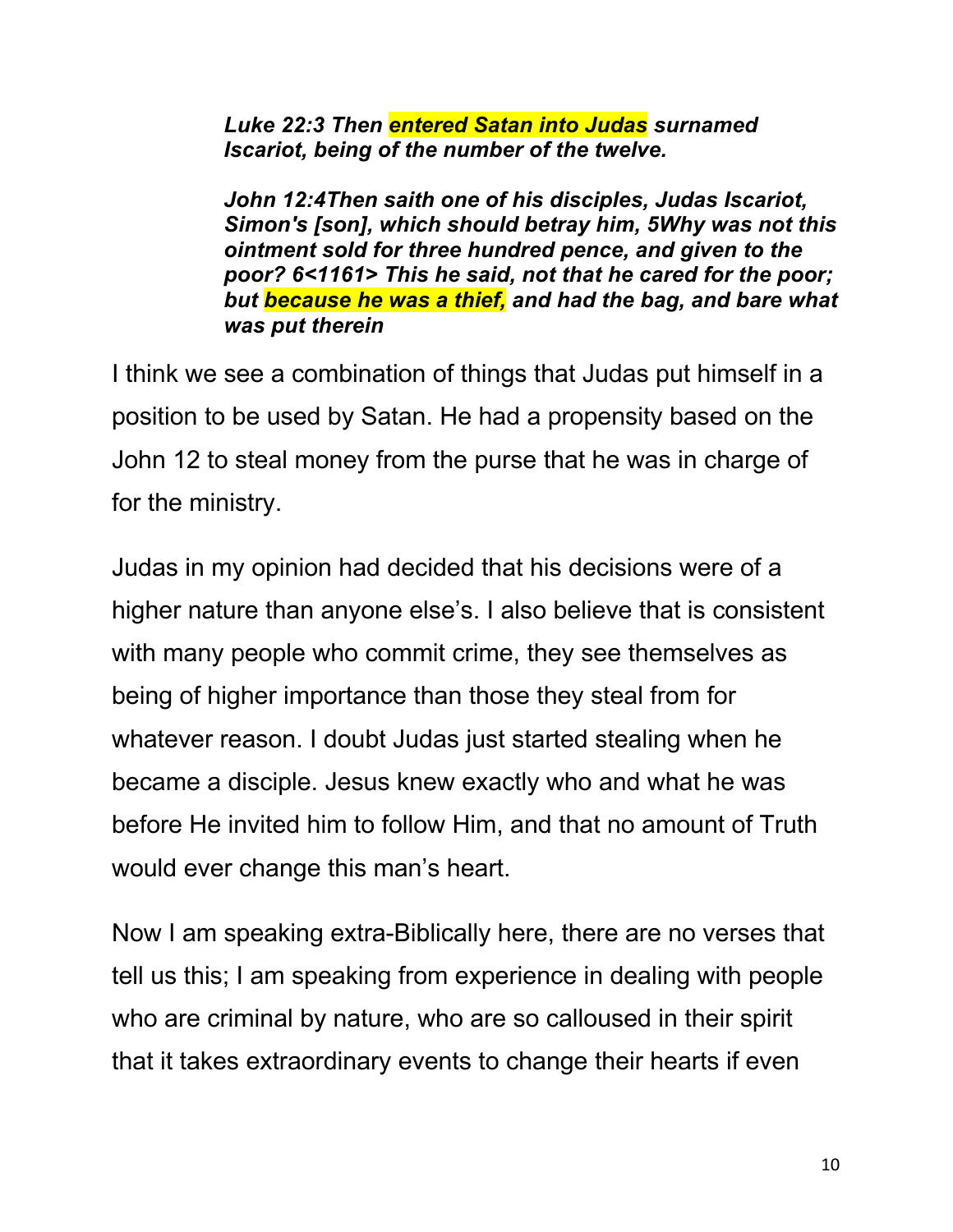possible. Judas strikes me as such; he was a ripened target for Satan to do the unthinkable; to betray the one who loved him.

You can make up your own mind as to the treachery in Judas heart that would bring him to this point that allowed satan to enter into him and commit the offense that is unspeakable. The fact is that is what he did.

But let's not be too hasty in dismissing the potential for evil amongst any of us. We are all capable of being misled, misleading others and even committing acts that are sinful, and we know they are sinful. The disciples were not above petty selfserving actions as we will see next; not that any of us are above that.

## **24And there was also a strife among them, which of them should be accounted the greatest.**

This strife among them must have been loud enough for Jesus to hear or He simply knew their hearts; either way, it was apparent that they were each trying to position themselves to be seated at the highest seat available in the Kingdom of God. Jesus, therefore has to flush out their head gear so to speak, and get them to think the right way.

## **25And he said unto them, The kings of the Gentiles exercise lordship over them; and they that exercise**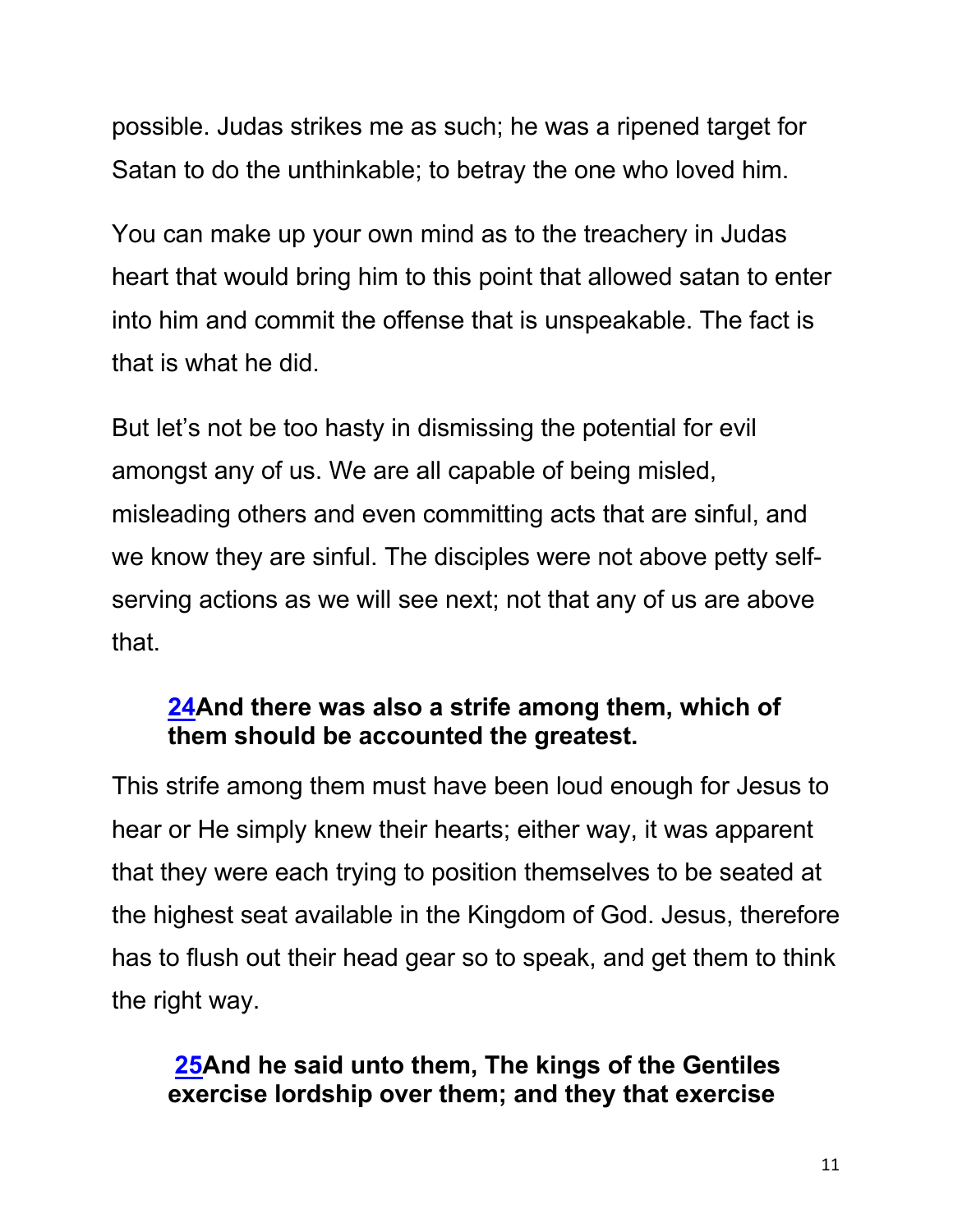**authority upon them are called benefactors. 26But ye**  *shall* **not** *be* **so: but he that is greatest among you, let him be as the younger; and he that is chief, as he that doth serve. 27For whether** *is* **greater, he that sitteth at meat, or he that serveth?** *is* **not he that sitteth at meat? but I am among you as he that serveth.**

Jesus threw cold water on the idea of hierarchy within the Kingdom of God. Jesus was here to be a servant; He served God first and in doing so He served what God loved and that was man.

Those whom we serve are set above us; so, whom do we serve? We should serve everyone else; Sarah Mast was an amazing example of this, and I gave her such a hard time about it, but it was her servants heart that was then her nature. She refused to eat before everyone else had eaten as just one example and there are many in her life as servant. I would stand their waiting for her to eat and we both went without any food for a short period, her out of love and compassion, me out of stubbornness and just messing with her. Sarah should be an example to all of Christianity; I would never say this in front of her as she is so humble, I am afraid it would hurt her heart, but she is the epitome of a true servant of God and a servant of what God loves; in my observation. Of course, we can add in Robert to this equally as well, the only exception is that Robert will go ahead and eat (just kidding), but usually after anyone that wants to eat does. They are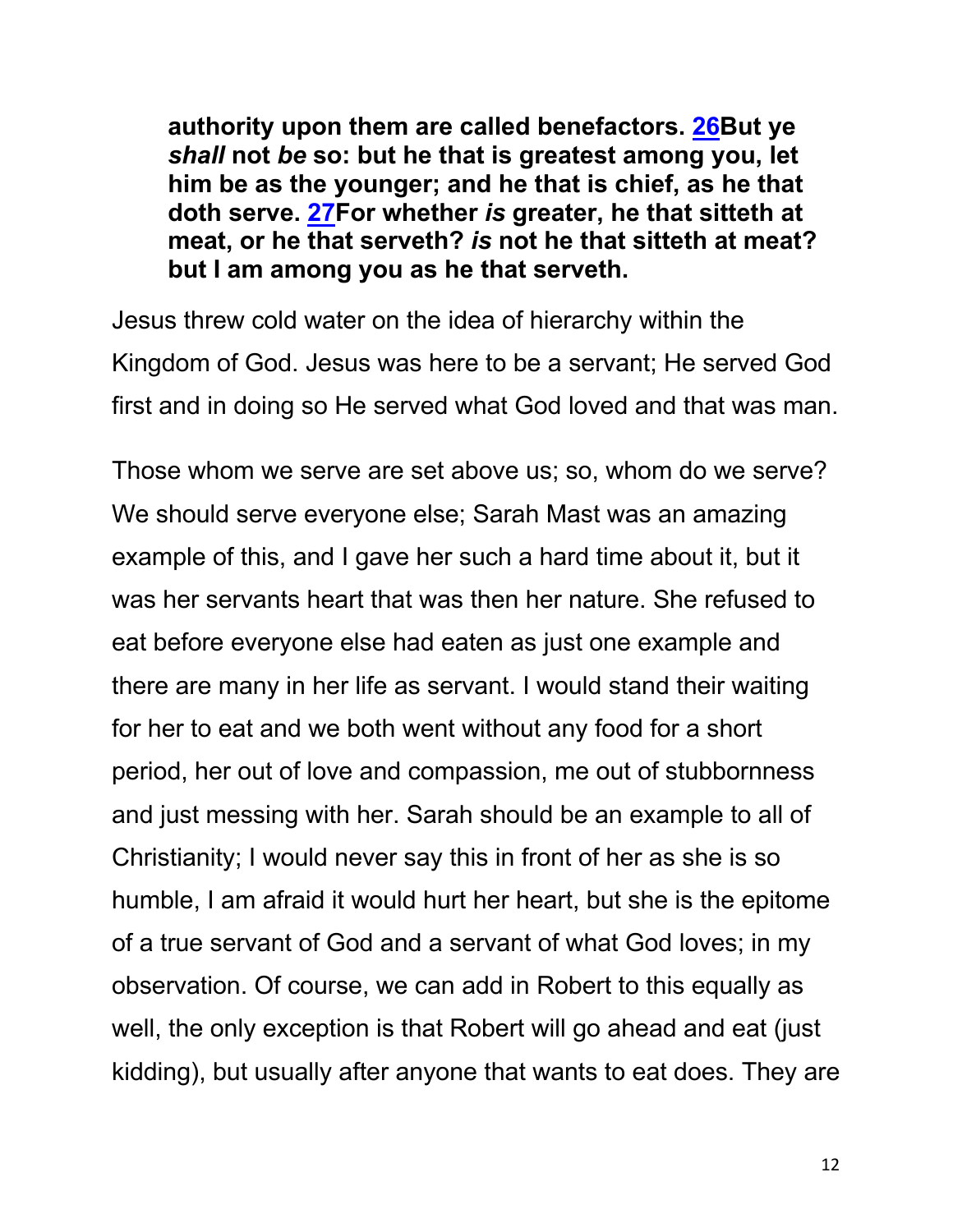a gift from God to anyone that knows them. Robert and Sarah both possess that beautiful gift of serving others first.

# **28Ye are they which have continued with me in my temptations.**

Here we find an excellent example of a word in today's vernacular and understanding that has one meaning but when spoken by Christ and interpreted into English it takes on an entirely different meaning.

The word from verse 28 if "Temptation". According to Strong's Concordance;

Transliteration: peirasmos Phonetic Spelling: (pi-ras-mos') Definition: an experiment, a trial, temptation Usage: (a) trial, probation, testing, being tried, (b) temptation, (c) calamity, affliction.

Part of the use gives us the idea of being tempted but the real essences is to be tested or tried sometimes called the Passion of Christ. I suppose in a way He was tempted to simply call down a legion of Angels and destroy all of mankind for their treatment of Him, but I think in the truest sense of the word what Jesus endured He had already committed to long before it happened. He would not walk away from this trial under any circumstance. It is the kind of determination He wants us to have. We are to never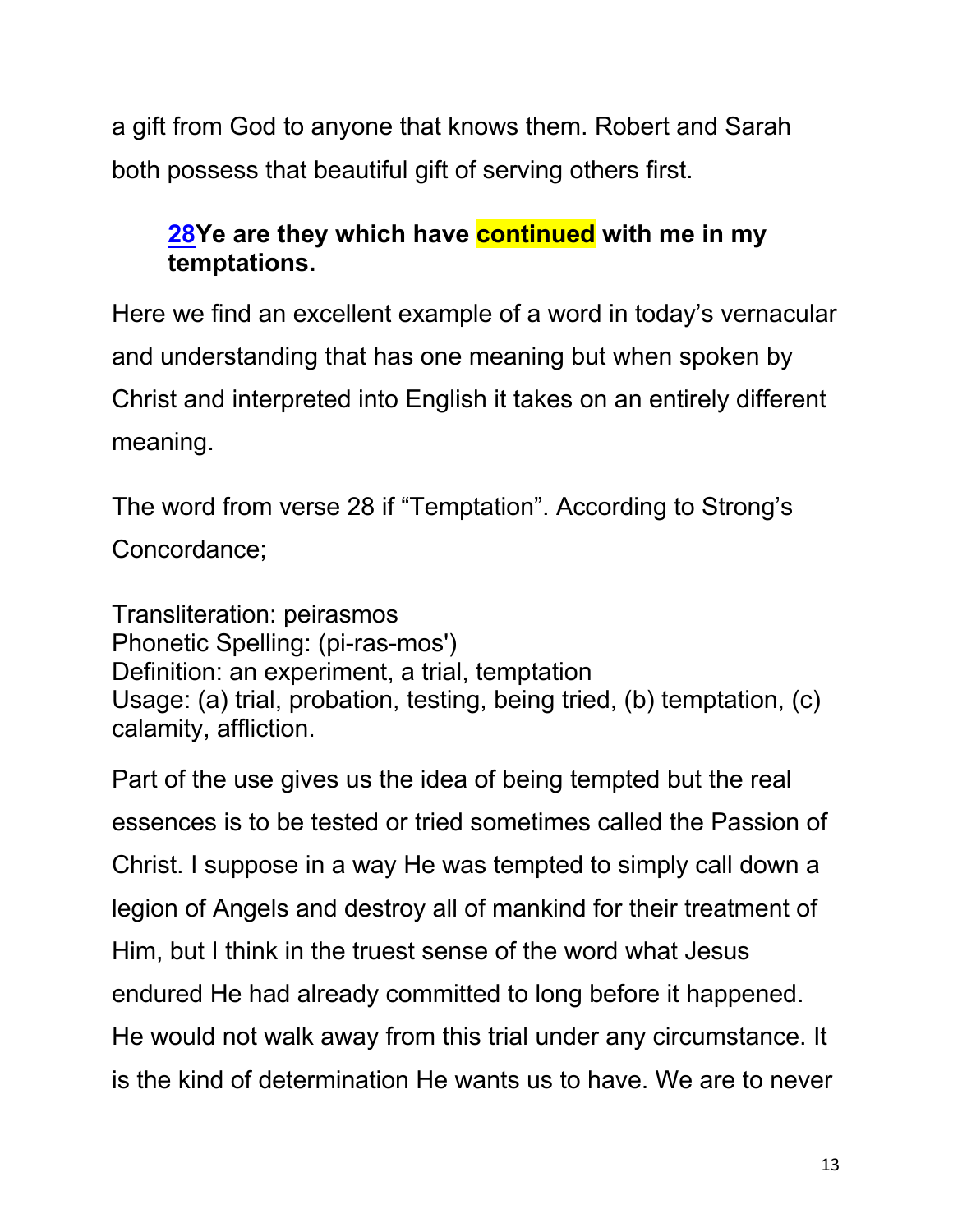turn our backs on Him regardless of the circumstance; the trials that we all will endure. If anyone ever had the right to say enough and end it all it was Jesus, we have not suffered anything like He suffered.

The disciples needed to grasp that ideal and carry it with them to their graves. They would be tested as well and all of them fulfilled their end goal, they ran the race and it will be such an honor to meet them some day. We must be strong in Christ, for ourselves and our families. We cannot let anything sway us, to some people we are the only example of Christ and His love they may ever see. They may reject our belief now, but stay strong, not overbearing but in Love and it will draw them in when we least expect it.

### **29And I appoint unto you a kingdom, as my Father hath appointed unto me; 30That ye may eat and drink at my table in my kingdom, and sit on thrones judging the twelve tribes of Israel.**

The simple word that makes this possible to be at feast with Jesus is in verse 28; "Continue"

Strong's Concordance explains it like this;

Phonetic Spelling: (dee-am-en'-o) Definition: to remain, continue Usage: I remain, continue.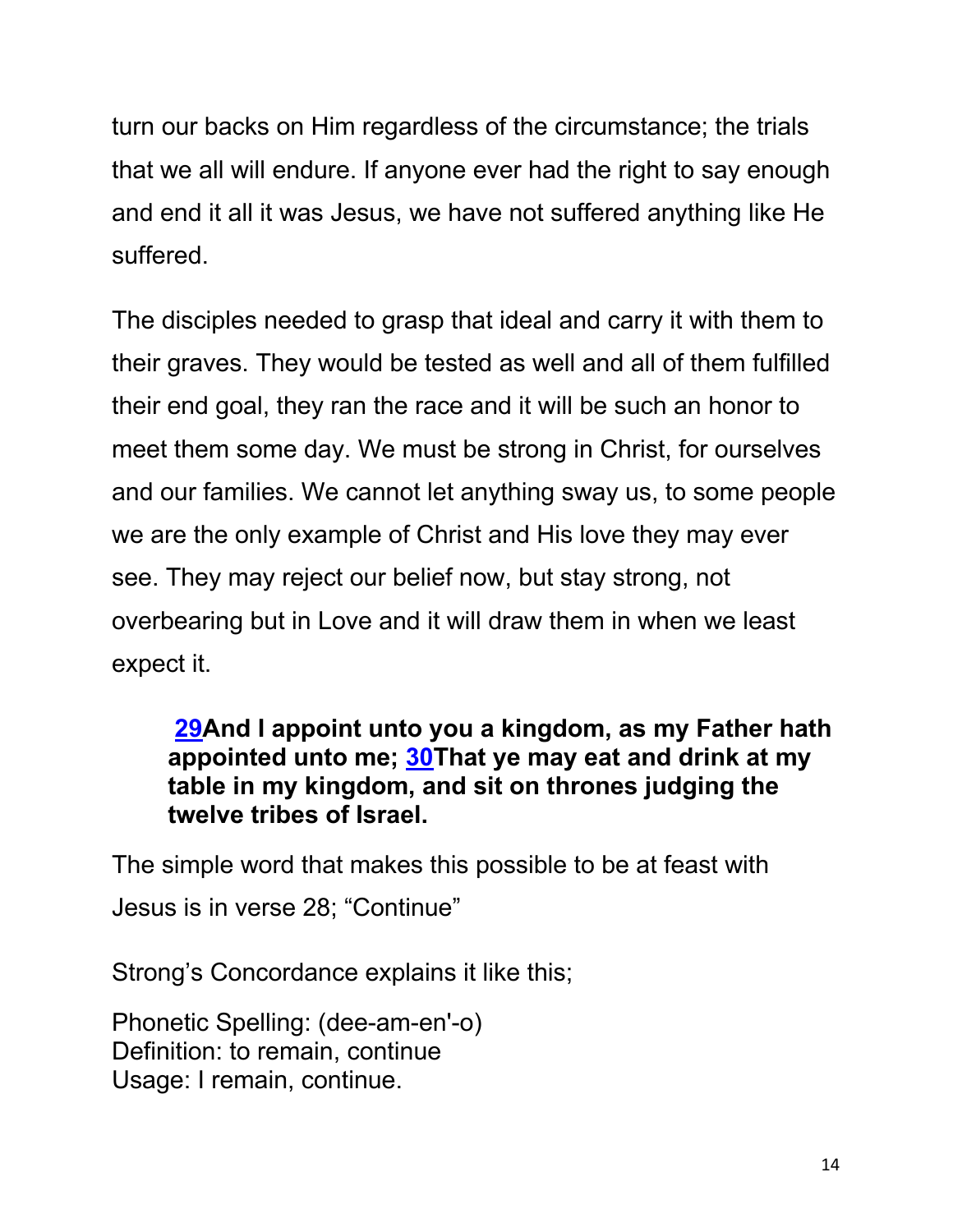*1265 diaménō (from 3306 /ménō "to remain," intensified by the prefix 1223 /diá, "thoroughly") – properly, fully remain; thoroughly abide; to continue on completely, to remain throughout.*

It is the act of obedience; to "continue" is the physical act of carrying on the act of obedience; the things that Jesus has asked us to do. Serving others is one example, putting others ahead of ourselves is another concrete thing we can do as we walk out obedience to Jesus, by Continuing with Him.

# **Jesus Predicts Peter's Denial**

# **(Matthew 26:31-35; Mark 14:27-31; John 13:36-38)**

Let's ground these next verses before we get to them. Jesus had just gently chastised the Disciples for trying to assert which of them would be the greatest. That was right after quasi identifying there was a traitor among them. He now gets specific with Simon Peter.

## **31And the Lord said, Simon, Simon, behold, Satan hath desired** *to have* **you, that he may sift** *you* **as wheat:**

This is likely another confirmation that Satan is still in Heaven and is called into God for an accounting from time to time and as usual he is the accuser of the brethren. Jesus knows that Satan wants to "sift" Simon Peter and He tells Simon that. I can only assume that would get one's attention to know that you have come to the attention of Satan. Anytime the Bible talks about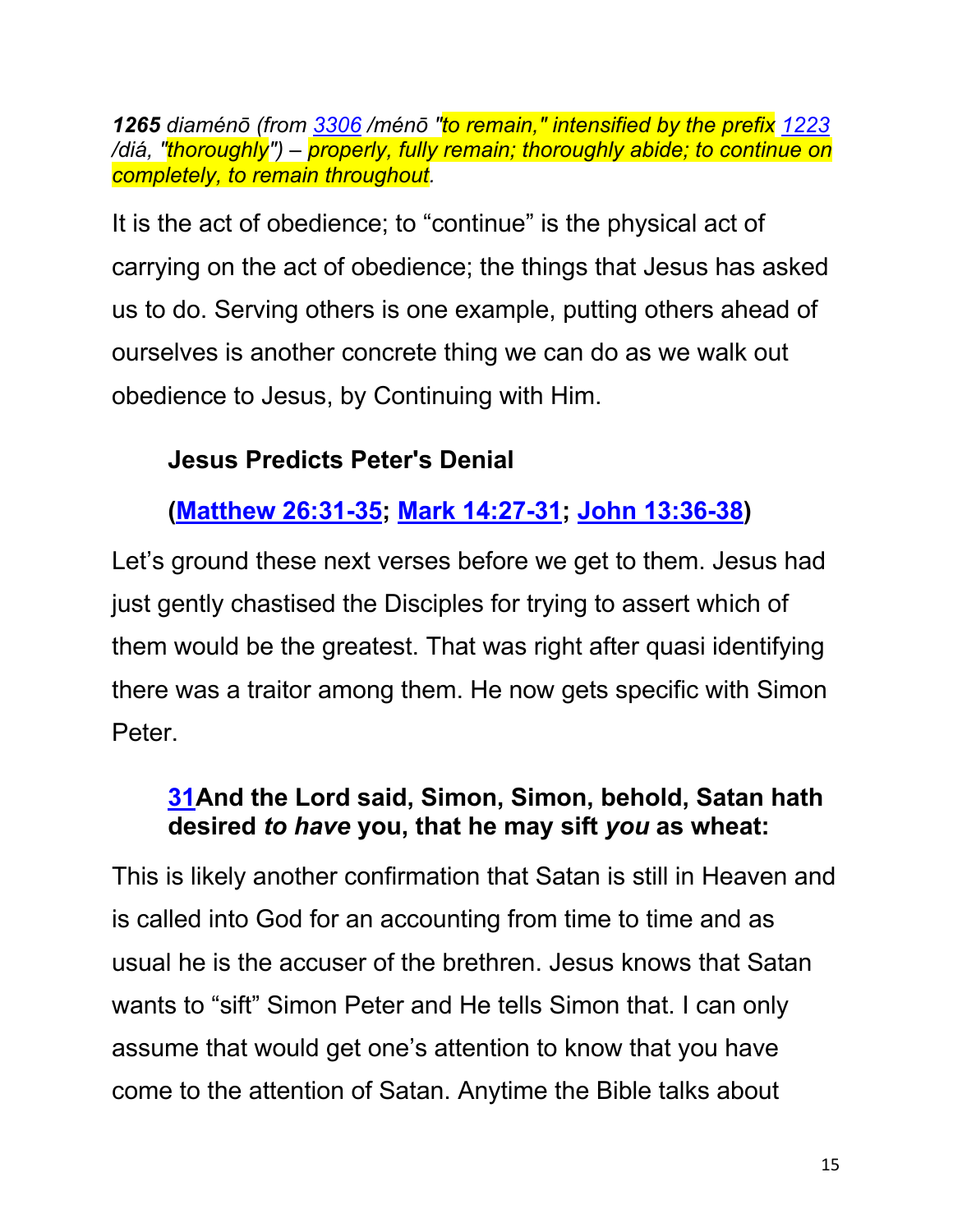someone that comes to the attention of Satan it usually involves some pretty hard trials. One that comes to mind is Job. Satan brings the allegation of failure on the part of humanity; God asks Satan if he had considered Job. Satan responds that the only reason he loves you is that you have given him everything. God says; test him, you can take it all away, but you can't touch him. We all know the rest of the story.

It appears when your name comes up between God and Satan, you'd better gird up your loins; it's coming.

Jesus was telling Simon likely due to his outspoken behavior on following Christ that he was going to be targeted by Satan. That in itself is a lesson. If you are NOT being buffeted by Satan maybe you're not a threat? I don't recommend you go picking a fight with Satan, just doing God's Will, usually brings some unwanted attention your way.

## **32But I have prayed for thee, that thy faith fail not: and when thou art converted, strengthen thy brethren.**

Who better to have praying for us than Jesus the Lord? And to pray that our faith not fail; it is back to that word "continue" continue in your faith **regardless** of the circumstances.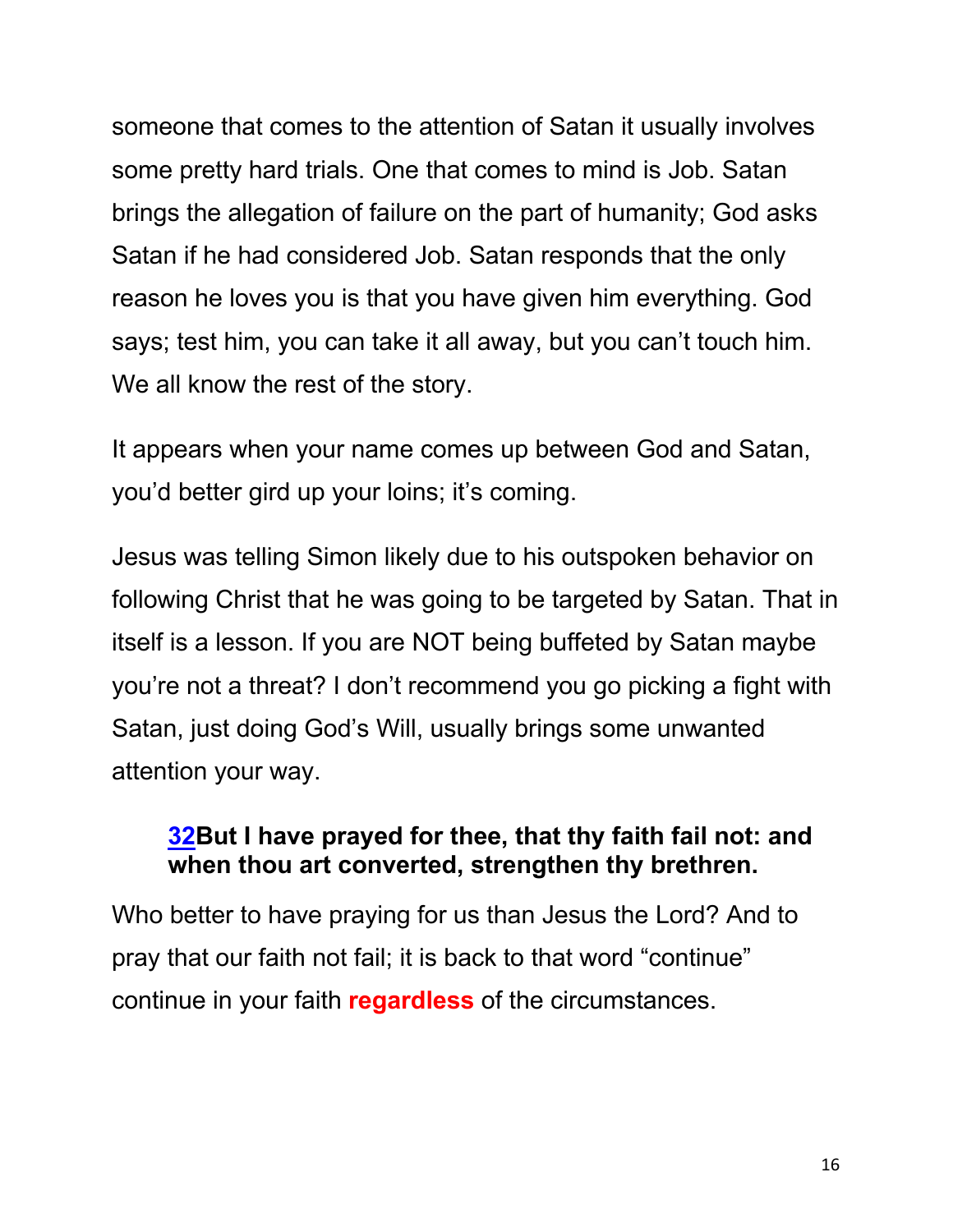Now comes a crucial phrase from Jesus; "when thou art converted". Strong's Concordance says that word means to "come back". The point being that Simon was going to deny Christ not once but three times and then fully grasping his failure would run off discovering as we all should that we are worthless human beings, deserving nothing but death. We are frail, sinners, who cave in at the slightest hint of challenge and run off like a dog with our tail between our legs to whimper and shake. Peter was going to learn all of that, but Jesus knew Simon Peter would come to his spiritual sense and once the blood was spread and the power of the Holy Spirit was available to believers he would become a ROCK; Petra, that Jesus would build His Church upon.

### **33And he said unto him, Lord, I am ready to go with thee, both into prison, and to death. 34And he said, I tell thee, Peter, the cock shall not crow this day, before that thou shalt thrice deny that thou knowest me.**

I repeat this many times over, that you need to settle the matter in your own minds that you will not surrender, you will NEVER GIVE UP, NEVER SURRENDER; you will trudge, crawl inch by inch with your last breath refusing to let go of Christ REGARDLESS of the circumstances. I will likely repeat that a few thousand more times before our Lord returns.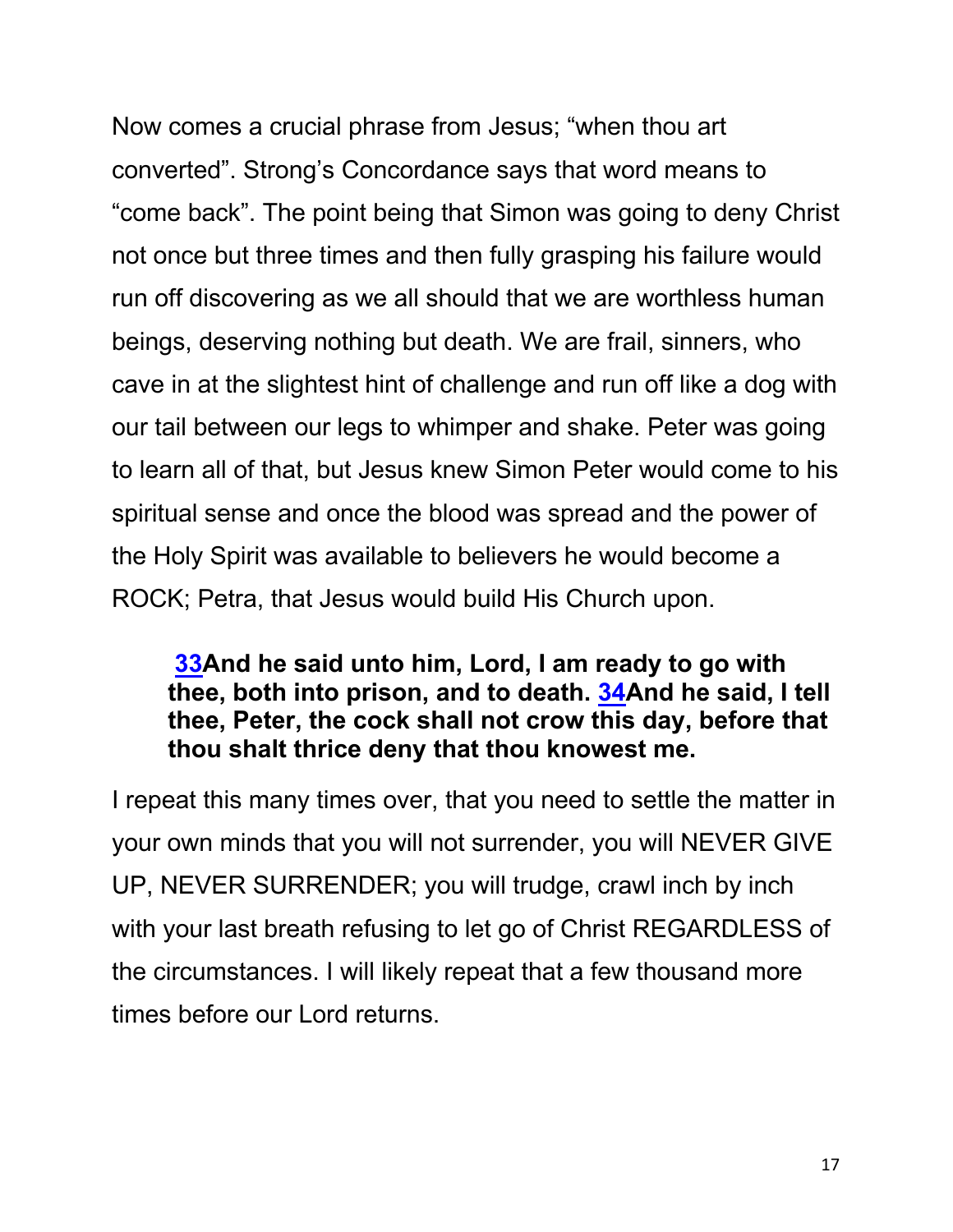# **35And he said unto them, When I sent you without purse, and scrip, and shoes, lacked ye any thing? And they said, Nothing.**

This was a rhetorical question as they all knew that Jesus had sent them out as a training exercise that touched others lives and touched their own lives. And they all knew of the outcome for each of them. They knew the power of the name of Jesus but still had much to learn. He is now going to issue some new marching orders.

# **36Then said he unto them, But now, he that hath a purse, let him take** *it***, and likewise** *his* **scrip: and he that hath no sword, let him sell his garment, and buy one.**

Would you believe that this verse has a lot of controversy? For some reason many teachers and commentators feel the need to dissect these sentences setting aside part and leaving the rest. The part they feel compelled to set aside is "and he that hath no sword, let him sell his garment, and buy one." There is a Bible interpretation philosophy that says; "If the scripture makes plain sense, seek no other sense" a good Bible hermeneutic to use in study?

So, let's take the verses as stated;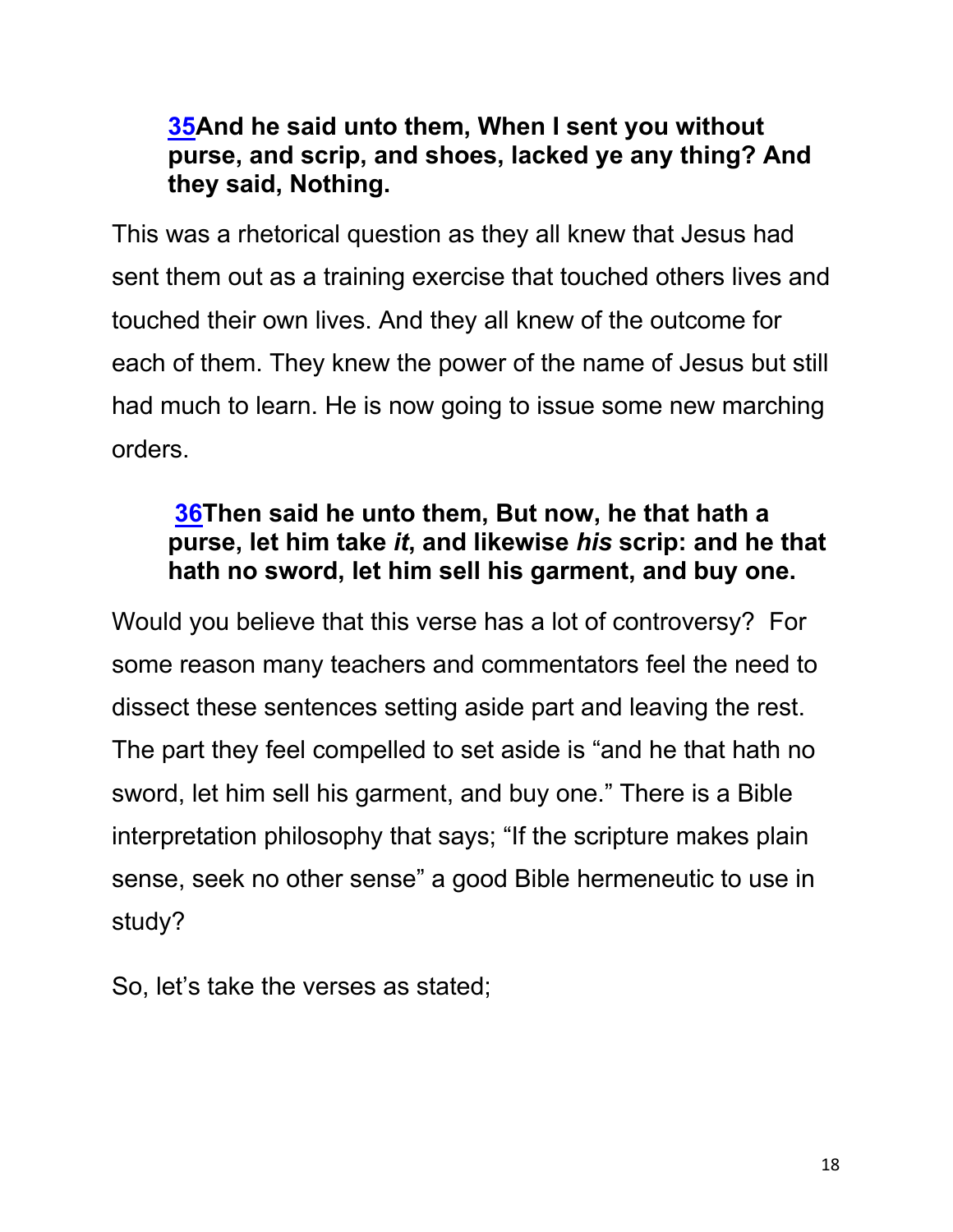If you have a purse or carrying device like Mike's man purse then take it with you, likewise if you have money in it take that with you as well.

#### *"and he that hath no sword, let him sell his garment, and buy one."*

Can we all agree that Jesus told the Disciples that if they had a purse or bag to take it along and if they had money to take it along as well. The contrast was when He sent them out the first time, He told them not to take anything but to rely on the God that He would provide their needs through hosts.

Likewise, in the same sentence He told them if they did not have a sword to sell something and buy one; can we agree on that?

So, what was to change between the first time they went out and what was coming?

Jesus would be brutally killed. Was that how they were to deal with the Roman's; kill them? Nope, He did not tell them to kill anyone. A sword can be a defensive weapon as well as an offensive weapon. Far more formidable in that day than a staff which many people had to ward off undesirable contacts with animals or people, but the staff was far more defensive that offensive unless in the hands of the Jedi or Kungfu masters as we all know. (Just kidding)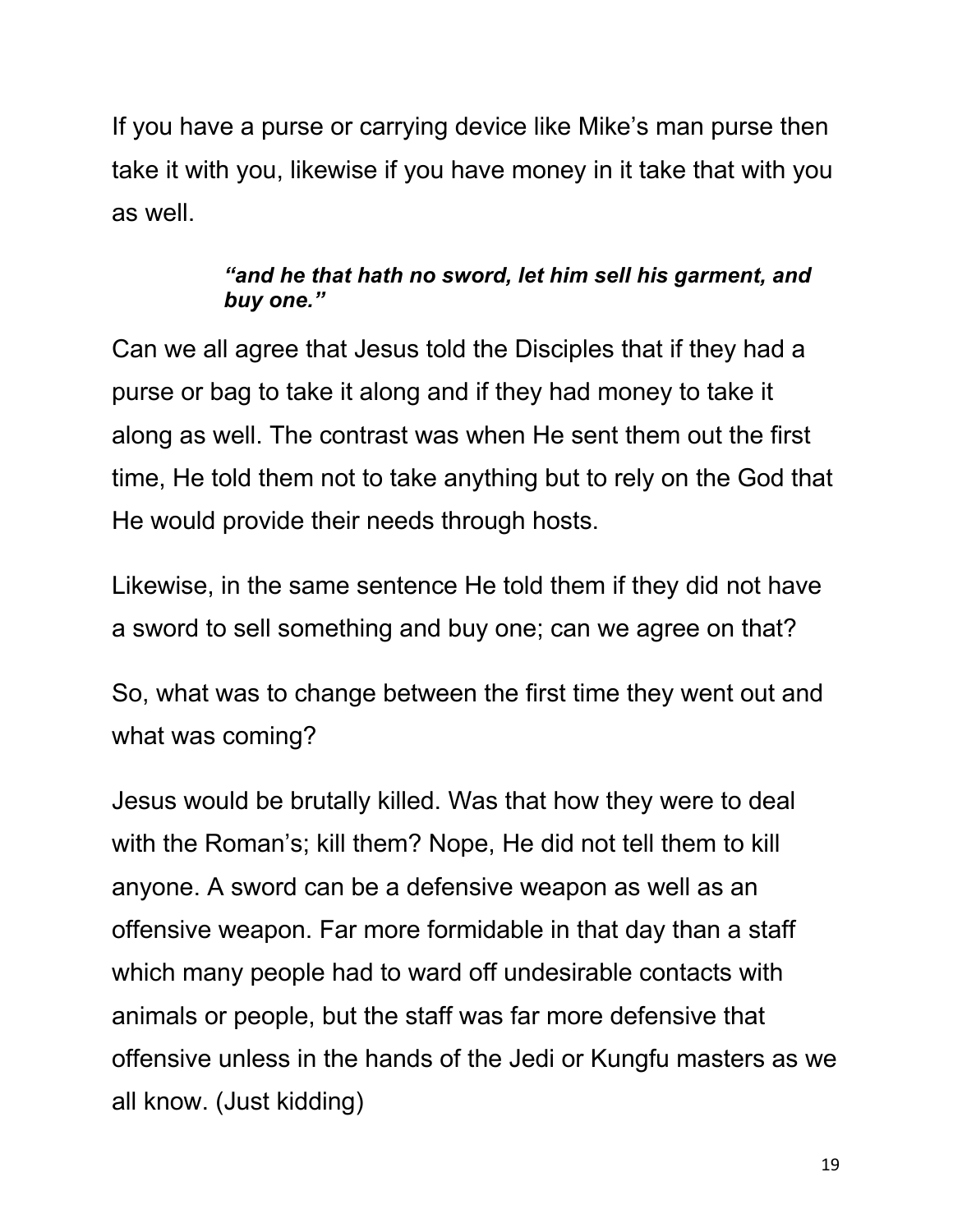We are not told of any event wherein the Disciples used a sword to defend themselves or to be aggressive toward someone else, except one place. Anyone know when that was?

It's coming up in a few verses;

*49When they which were about him saw what would follow, they said unto him, Lord, shall we smite with the sword? 50And one of them smote the servant of the high priest, and cut off his right ear. 51And Jesus answered and said, Suffer ye thus far. And he touched his ear, and healed him.*

Perhaps we need to consider why the difference in what Jesus had said to His disciples and what He demonstrated when one of His disciples employed a sword in defense of Jesus. Why would there be such a difference?

I think Jesus was committed to carrying out His mission without resistance. He could call down a legion of Angels to destroy all those who sought His death, but that would not allow the mission to be completed. There was only one way; He would have to die on a cross after being badly beaten. After Peter struck the Temple guard and cut off his ear, Jesus has to restrain Peter verbally.

#### *Matthew 26: 54But how then shall the scriptures be fulfilled, that thus it must be?*

Jesus clearly tells His disciple that he should not interfere in this process.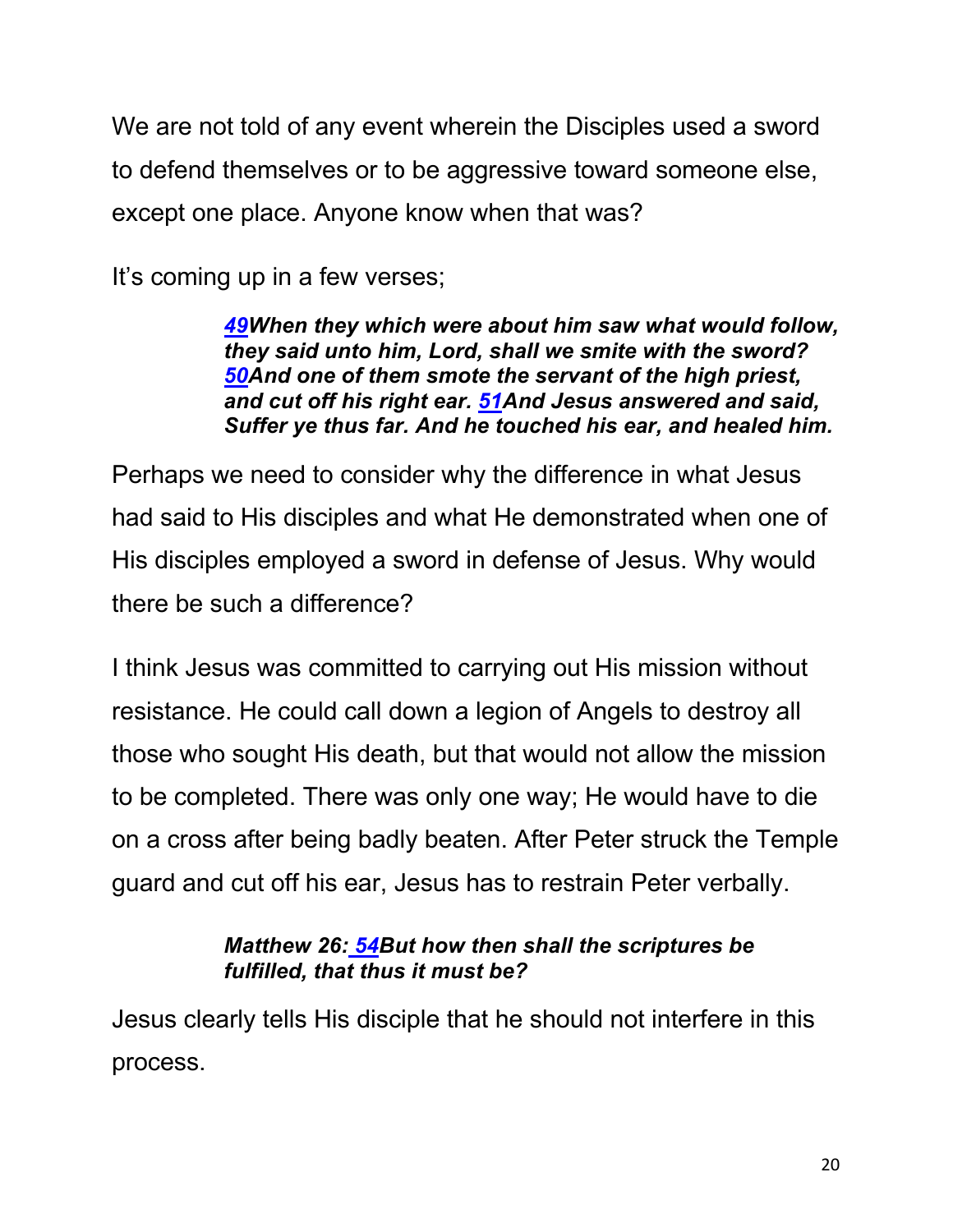The show of force by His disciples would only get in the way of His carrying out His mission. His disciples had taken what He had said to heart and lashed out at anyone that would dare to take their Messiah. Was it indeed this physical sword that Jesus wanted His disciples to wield?

So, what was the idea to sell your cloak and buy a sword about?

Therein lies the controversy; many commentators rejecting that Jesus actually wanted them to obtain weapons. So, if that is true what was Jesus point?

Ok, here is the conclusion I have come to. The Bible teaches us about 3 types of swords.

- 1. The Military or Law Enforcement sword
- 2. The personal protection sword
- 3. The Spiritual Sword

Let's start with the Military or Government Sword;

*Roman's 13:4 For he is the minister of God to thee for good. But if thou do that which is evil, be afraid; for he beareth not the sword in vain: for he is the minister of God, a revenger to execute wrath upon him that doeth evil.*

*Leviticus 24:16 And whoever blasphemes the name of the LORD shall surely be put to death. All the congregation shall certainly stone him, the stranger as well as him who is born in the land. When he blasphemes the name of the*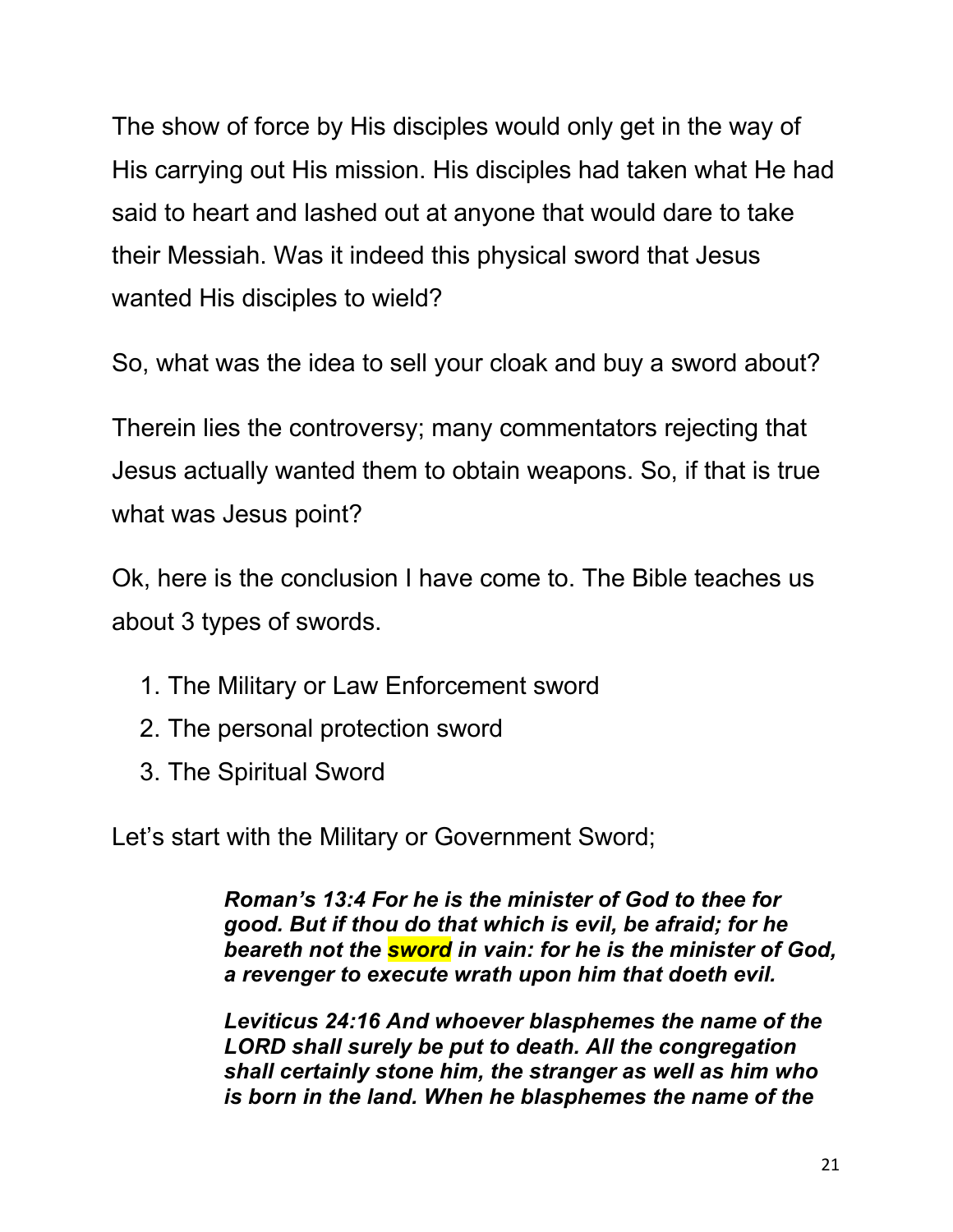#### *Lord, he shall be put to death. 17 ' Whoever kills any man shall surely be put to death.*

God put human government on earth to carry out certain tasks and enforce laws that He created, and that mankind added to. The supreme law as it relates to taking a life is covered in the 10 commandments; "thou shall not murder". Murder is loosely defined as the shedding of innocent blood. The most severe is premeditated or killing another human out of vengeance. Those are both prohibited by God. God uses the government to carry out the recompense for murder at least in most civilized countries.

The second sword was that of personal protection;

#### *Exodus 22:2 "If the thief is found breaking in, and he is struck so that he dies, there shall be no guilt for his bloodshed. 3 "If the sun has risen on him, there shall be guilt for his bloodshed***.**

The premise and it still exists in law today and that is to break into a dwelling (a place where people live and sleep) at night time carries a more significant penalty under the Burglary laws than does a daytime burglary. The thought being that a person is totally defenseless when asleep and is usually incapable of defending himself or herself. So, the penalty today is more severe. According to Exodus, the nighttime burglar could be killed by the homeowner without legal implications; not so in the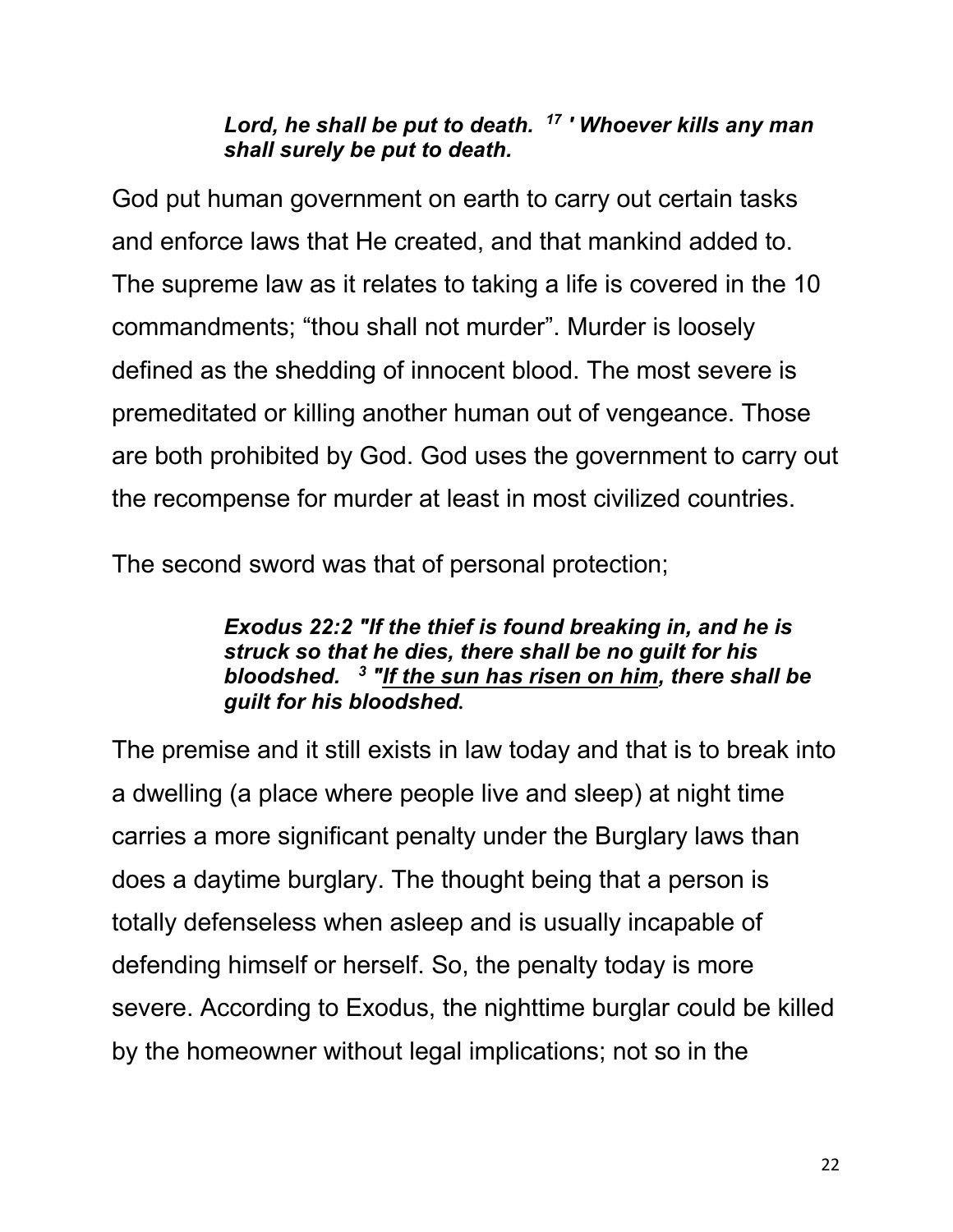daytime. Even though the word "Sword" is not mentioned it would be included as a weapon of defense for the homeowner.

> *Nehemiah 4: 17 They which builded on the wall, and they that bare burdens, with those that laded, every one with one of his hands wrought in the work, and with the other hand held a weapon. 18For the builders, every one had his sword girded by his side, and so builded. And he that sounded the trumpet was by me.*

> *Esther 8:11 By these letters the king permitted the Jews who were in every city to gather together and protect their lives -- to destroy, kill, and annihilate all the forces of any people or province that would assault them, both little children and women, and to plunder their possessions...*

This personal sword or weapon of choice was meant as a defense against violent advisories who intended to kill or harm you or your family.

I know we all get angry when we see people destroying or stealing other people's property, but you will find in the Bible that did not give rise to killing those so doing. Neither does our law of today. Today it is pretty clear that to take a human life you must be in fear of your life or the life of another, not your property or the property of another.

Now to the third and the most important sword; We find the answer in Ephesians 6:17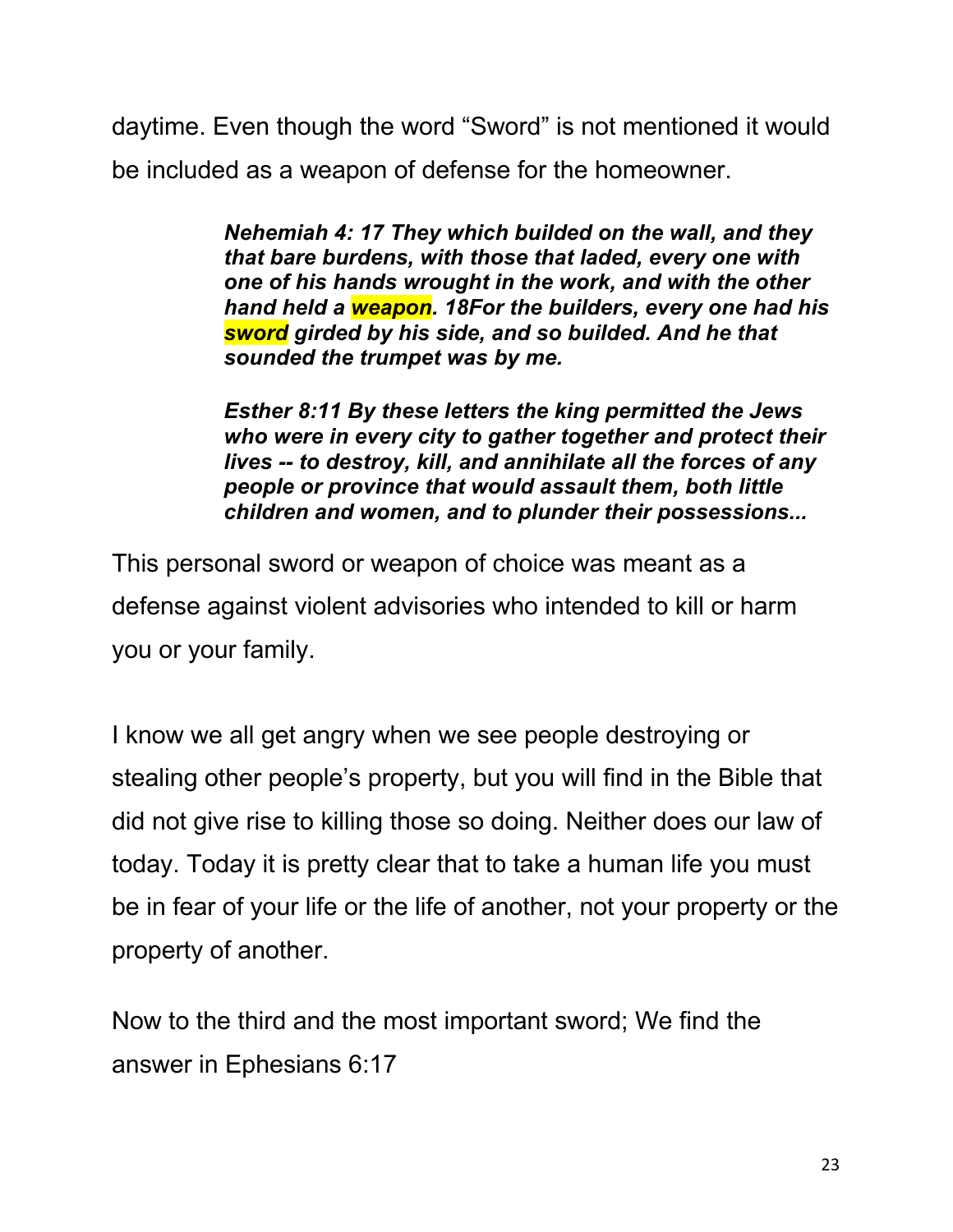#### *Ephesians 6:17 And take the helmet of salvation, and the sword of the Spirit, which is the word of God:*

When Peter used the sword that he had to cut off the ear of the Jewish guard he was rebuked by Jesus. That may all have involved what we already spoke of in not interfering with what Jesus mission and what He had to endure. But is there more to learn?

Does Jesus want Christians to defend themselves? I believe we have shown in our brief look that there are conditions when selfdefense and the defense of others is allowed. It pertains only to stopping someone from killing you or someone else. It does not include the defense of property. But that does not answer the question; what does Jesus want us to do?

## **37For I say unto you, that this that is written must yet be accomplished in me, And he was reckoned among the transgressors: for the things concerning me have an end.**

Jesus' mission was paramount, and He had to succeed at all cost. His life HAD to come to an end to ensure our lives would never end.

In the next verse the disciples can't let go of the sword thing so they asked Jesus a question about how many swords are needed, let's see the conversation.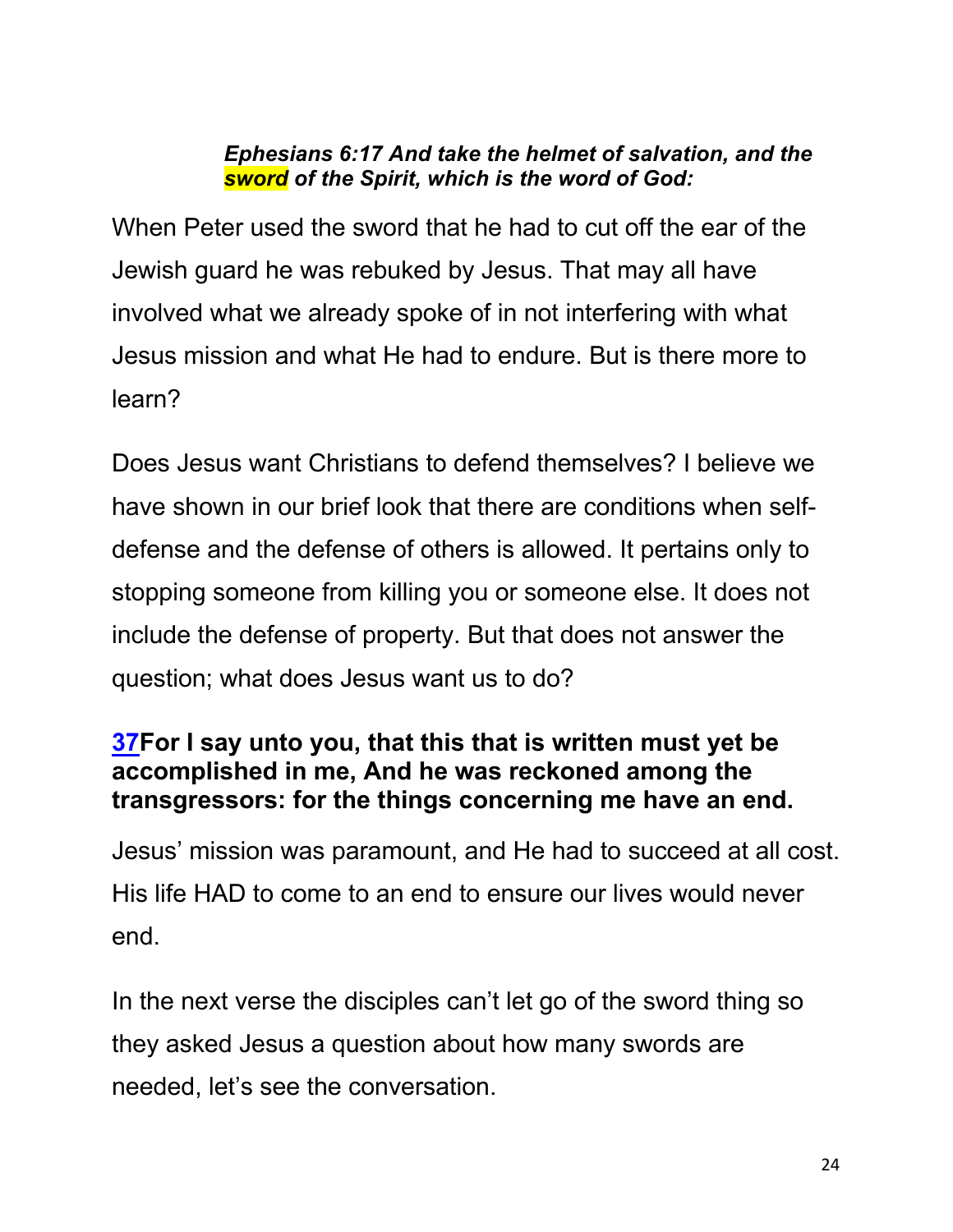# **38And they said, Lord, behold, here** *are* **two swords. And he said unto them, It is enough.**

A couple of points; Jesus in vs 37 just told them that He had to come to an end. Pretty striking message to those that loved Him but what do they ask about? Hey, do we have enough weapons?

Jesus' mind was on completing the mission that He had described to them, but they were focused on the upcoming fight that was brewing.

So, to conclude the issue of swords; there are 3 types of people who wield a sword. Two of the swords are made of steel and can allow man to take a life. The third is made of words and can allow a man to save lives including his own if used properly.

# **Jesus Prays on the Mount of Olives**

**(Matthew 26:36-46; Mark 14:32-42)**

**39And he came out, and went, as he was wont, to the mount of Olives; and his disciples also followed him. 40And when he was at the place, he said unto them, Pray that ye enter not into temptation.**

There are all kinds of temptation but based on what Jesus had been teaching them about what they were to be doing with the rest of their lives I think that one of the temptations was going to be lashing out in anger.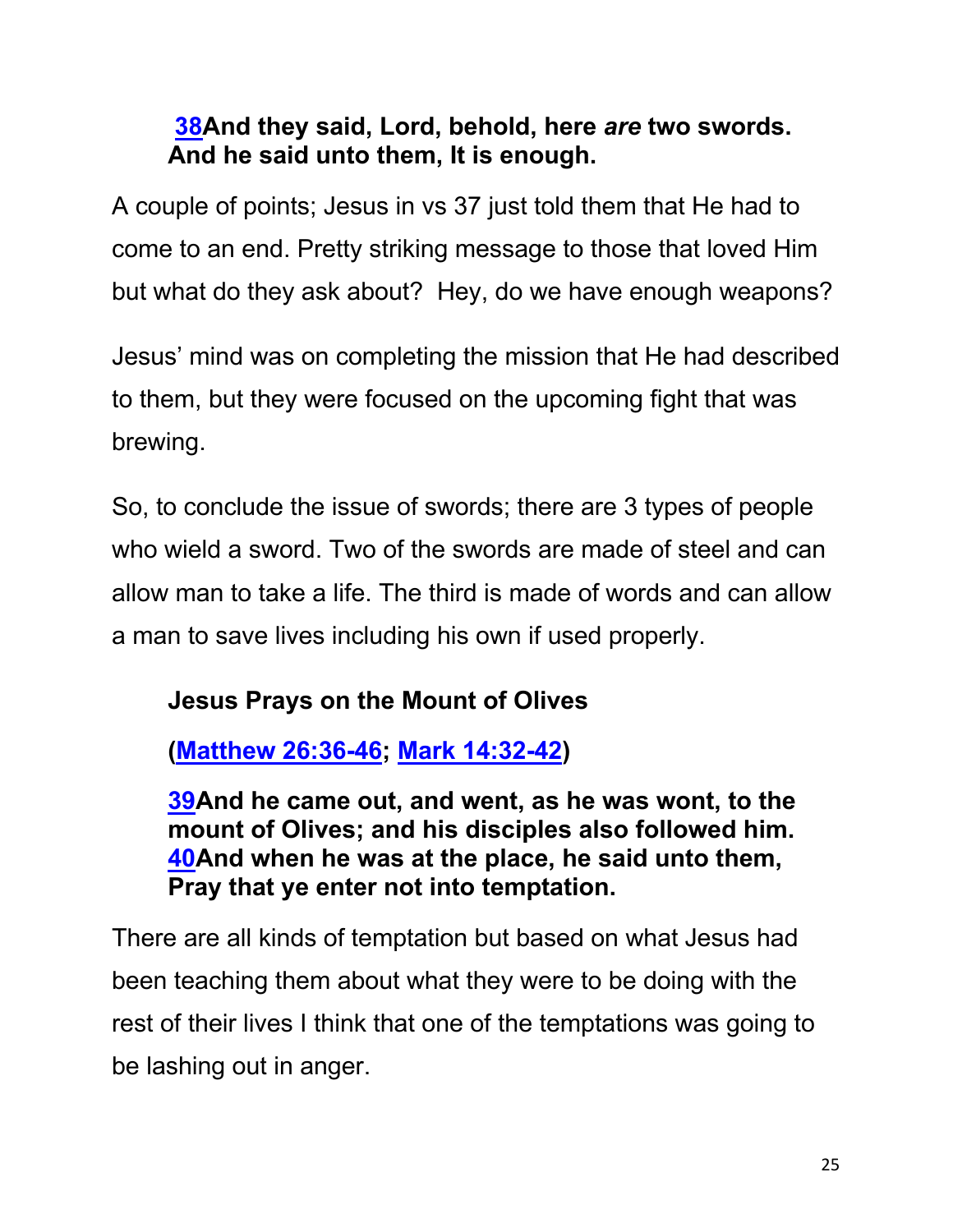**41And he was withdrawn from them about a stone's cast, and kneeled down, and prayed, 42Saying, Father, if thou be willing, remove this cup from me: nevertheless not my will, but thine, be done.**

We have talked about this verse and to me it is one of the most important verses in all the Bible. Our very lives hinged on Jesus' willingness to crawl upon the Cross to save us. He was God embodied in this human frame with all of its pain receptors and blood vessels and a mind that could feel all the emotions all humans are capable of feeling. Jesus knows what is coming and His flesh is asking God to spare Him of that immense pain, by; "*remove this cup from me*": The next phrase sums up all that Jesus has asked of us and what God expects of us;

# **"nevertheless not my will, but thine, be done."**

It is that simple, as we learn about what Jesus want's us to do this has to be our mantra, repeated minute by minute, day by day, year by year. It is not about what we want it is about His Will in our lives.

How real was this event that Jesus knew He would endure;

# **43And there appeared an angel unto him from heaven, strengthening him. 44And being in an agony he prayed**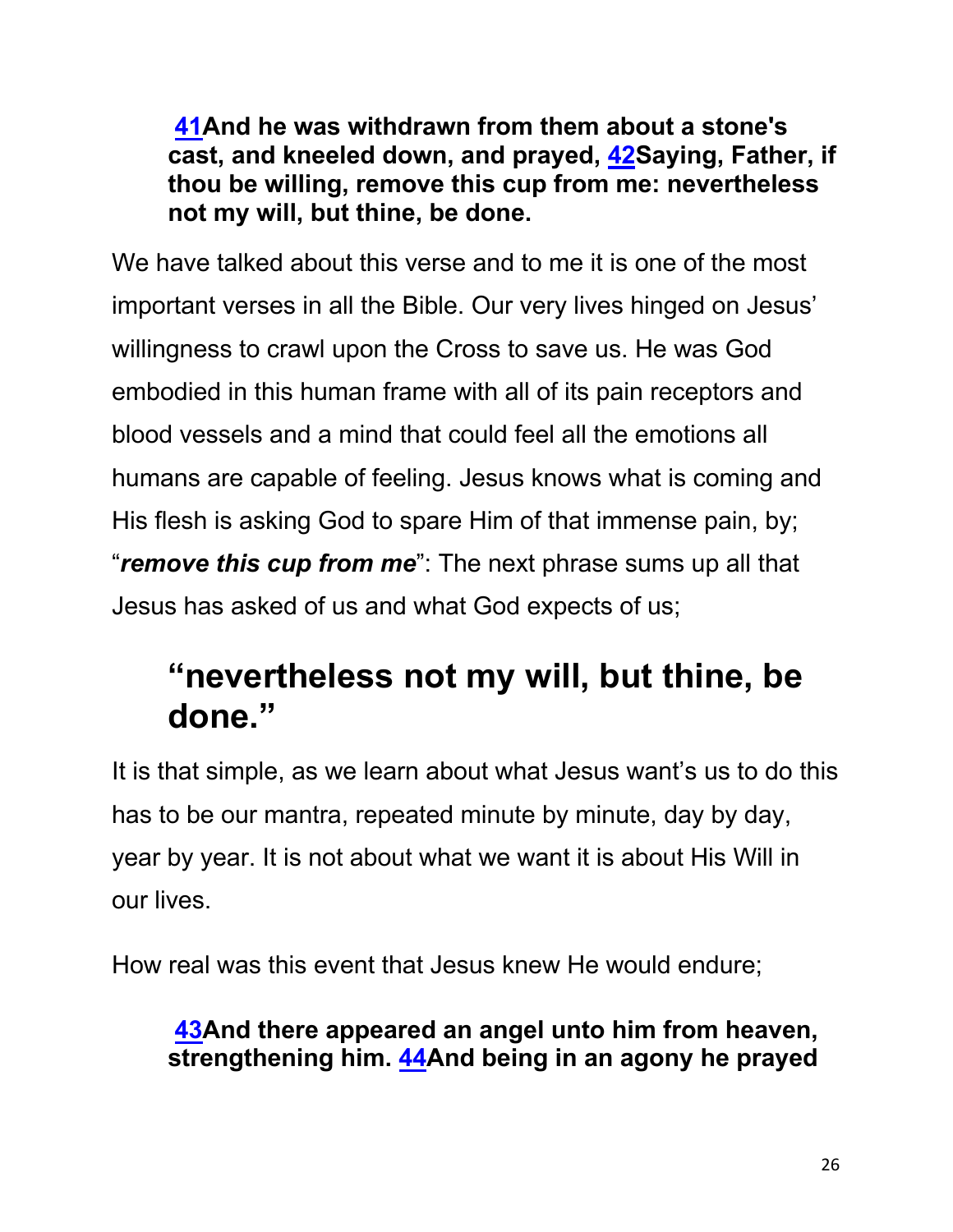### **more earnestly: and his sweat was as it were great drops of blood falling down to the ground.**

I have never prayed with such earnest that great drops of blood fell to the ground around me. I cannot conceive of the intensity of a prayer such as that. We have all prayed for loved ones to come to the knowledge of Christ, yet no blood has fallen from our brow. We have prayed that God would save a loved one from death, but not great drops of blood have fallen to the ground. I am sure we have all prayed in earnest but never has this happened to any of us. The closest thing I can imagine is that when we pray in such earnestness that within our broken hearts the great pain we feel falls within us and our hearts and our spirit are broken, knowing we are in the presence of almighty God and He hears our Plea and answers with His Perfect Will in that moment. We may not understand His Perfect Will in times of great stress but rest assured He is the Creator God and has your best interest within His might heart.

### **45And when he rose up from prayer, and was come to his disciples, he found them sleeping for sorrow, 46And said unto them, Why sleep ye? rise and pray, lest ye enter into temptation.**

The notion here has been repeated throughout the gospels in many ways; whether you are the watchman on the wall, or out building the wall with a brick in one hand and a sword in the other,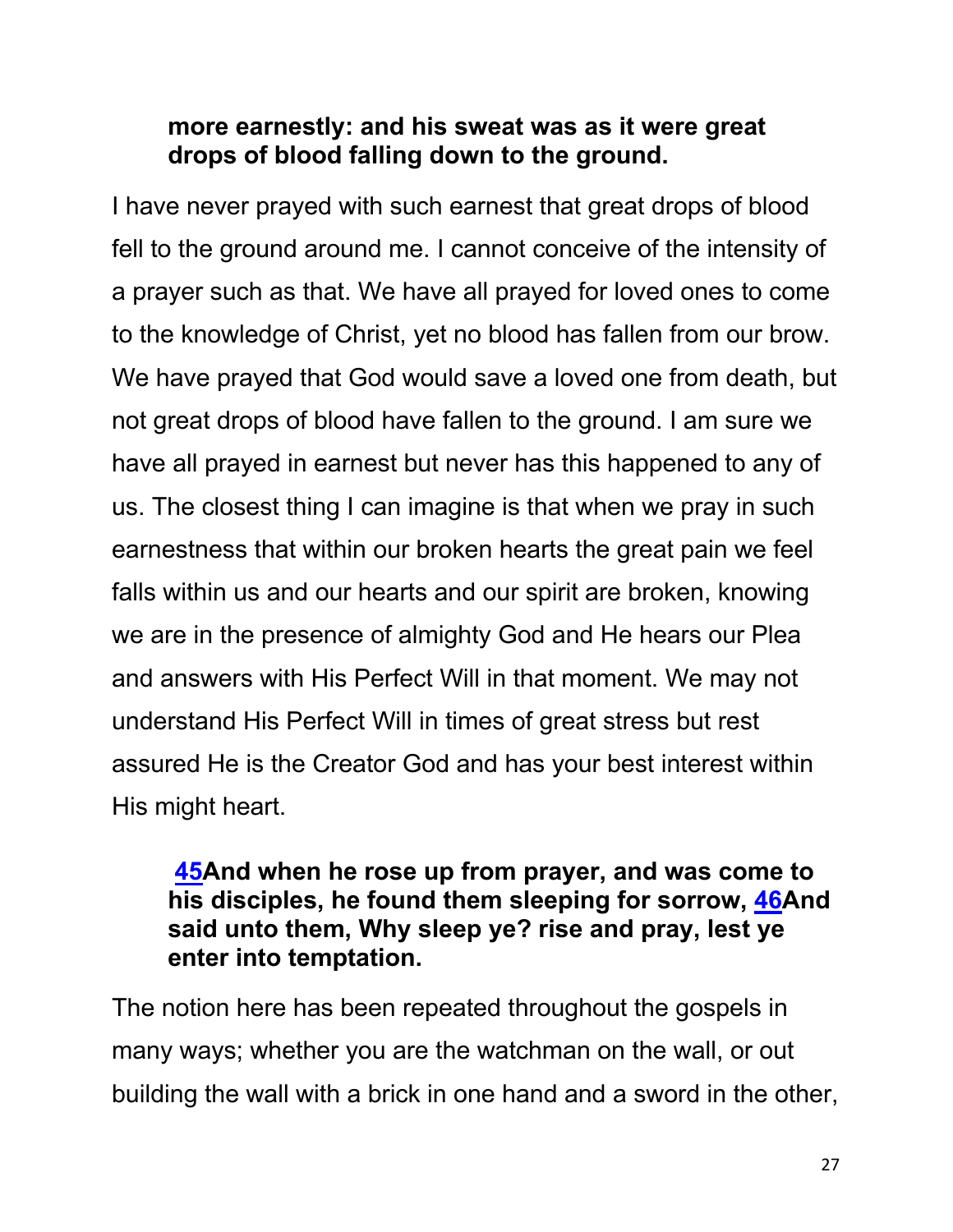we are to be alert, ready at an instant, constantly on guard, watching out for ourselves, our families and our brothers and sisters in Christ. If you need to take a rest, make sure someone is watching out for your well-being in prayer and conversation with the Master all the time. The reason being;

> *1 Peter 5:8 Be sober, be vigilant; because your adversary the devil, as a roaring lion, walketh about, seeking whom he may devour:*

His desire;

#### *John 10:10 The thief cometh not, but for to steal, and to kill, and to destroy: I am come that they might have life, and that they might have it more abundantly.*

Do you want to grasp the love of Jesus for you, go read all of John 10 and your heart will be blessed.

# **Jesus' Betrayal and Arrest**

**(Matthew 26:47-56; Mark 14:43-52; John 18:1-14)**

**47And while he yet spake, behold a multitude, and he that was called Judas, one of the twelve, went before them, and drew near unto Jesus to kiss him. 48But Jesus said unto him, Judas, betrayest thou the Son of man with a kiss?**

A kiss has always been a sign of affection. It has no guile; it is simply a gesture of love from one to another. What a striking turn when a kiss is turned from a sign of love to a sign of betrayal.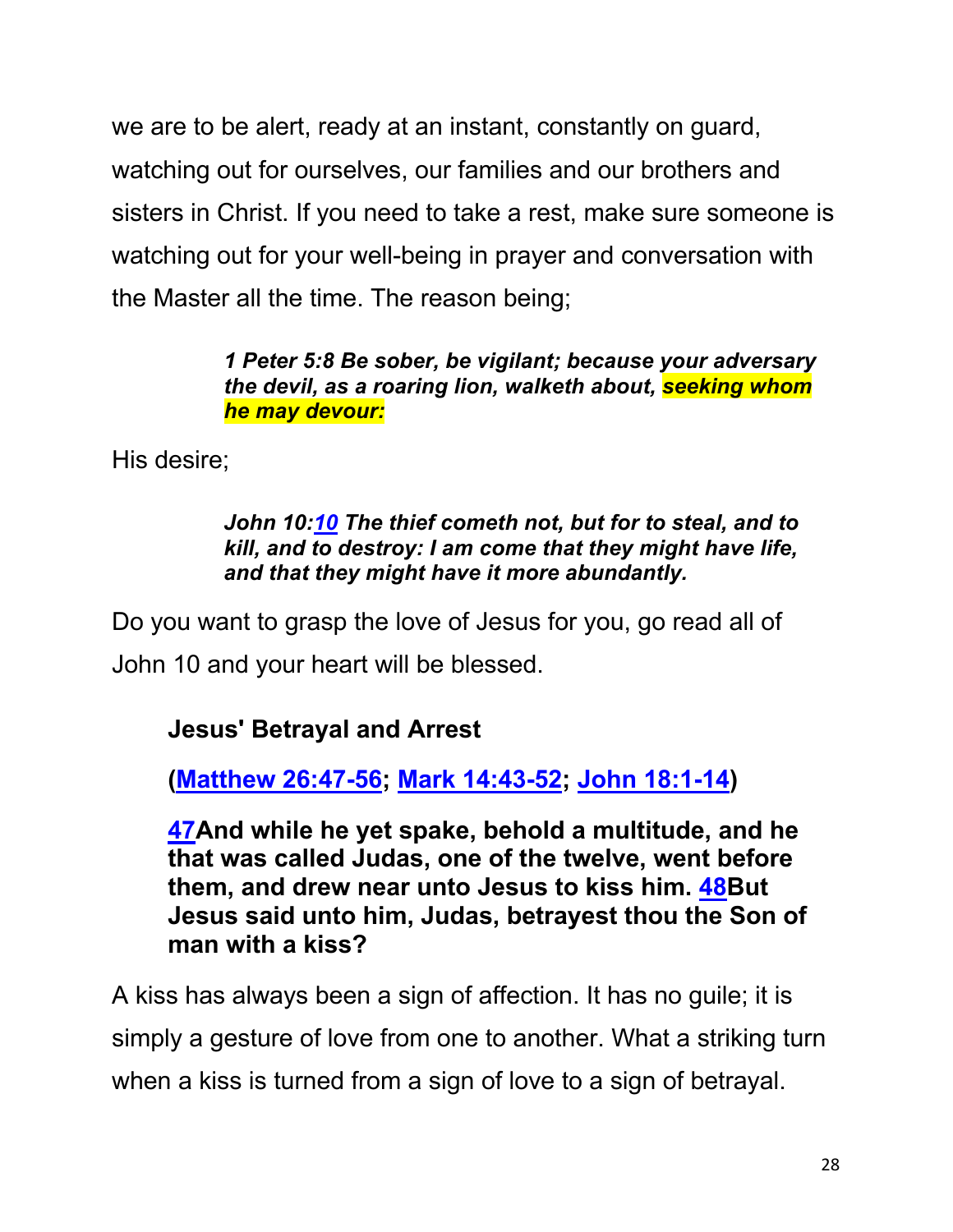The next few verses about the violent response from Peter, we have discussed at length so we will just read them as they are written.

**49When they which were about him saw what would follow, they said unto him, Lord, shall we smite with the sword? 50And one of them smote the servant of the high priest, and cut off his right ear. 51And Jesus answered and said, Suffer ye thus far. And he touched his ear, and healed him.**

Where we bring pain and destruction Jesus brings peace and healing. The Sword of the Word of God is capable of immeasurable power as we will see when Jesus by the Word of His mouth destroys the enemies of God.

> *Revelation 19:15 And out of his mouth goeth a sharp sword, that with it he should smite the nations: and he shall rule them with a rod of iron: and he treadeth the winepress of the fierceness and wrath of Almighty God.*

Swords or weapons of steel have great power but are nothing compared to the power of the Sword of the Word of God. One operates solely in the arena of the flesh the other operates in the flesh and the spirit.

*Hebrews 4:12 For the word of God is quick, and powerful, and sharper than any twoedged sword, piercing even to the dividing asunder of soul and spirit, and of the joints and marrow, and is a discerner of the thoughts and intents of the heart.*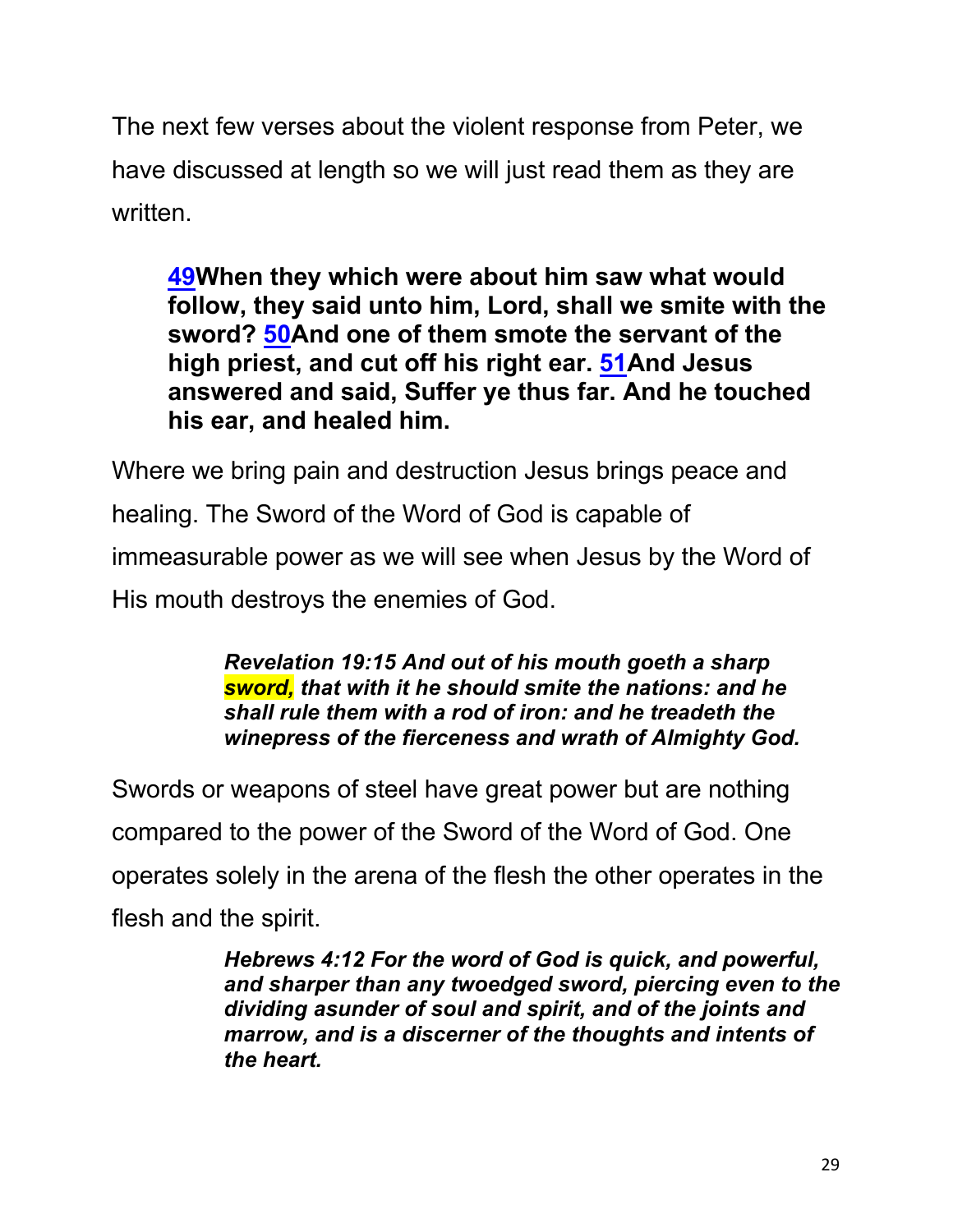**52Then Jesus said unto the chief priests, and captains of the temple, and the elders, which were come to him, Be ye come out, as against a thief, with swords and staves? 53When I was daily with you in the temple, ye stretched forth no hands against me: but this is your hour, and the power of darkness.**

Lurking beneath the surface of what can be seen with the human eye is the evil of satan and his demoniacs. They operate best unseen, in what we consider darkness. Darkness can either be nighttime or in a realm that is void of light and truth. That is their domain, they can neither see the light nor hear the truth, their master satan has hidden them in this nether world to use them as puppets to carry out his maniacal schemes that including yours and my separation from God. Pray for children and young people that they not be swept away by this evil that is so pervasive in our world today that satan is destroying our youth at an accelerated rate. If Jesus does not come back soon even the elect would be deceived.

> *Matthew 24:24 For there shall arise false Christs, and false prophets, and shall shew great signs and wonders; insomuch that, if it were possible, they shall deceive the very elect.*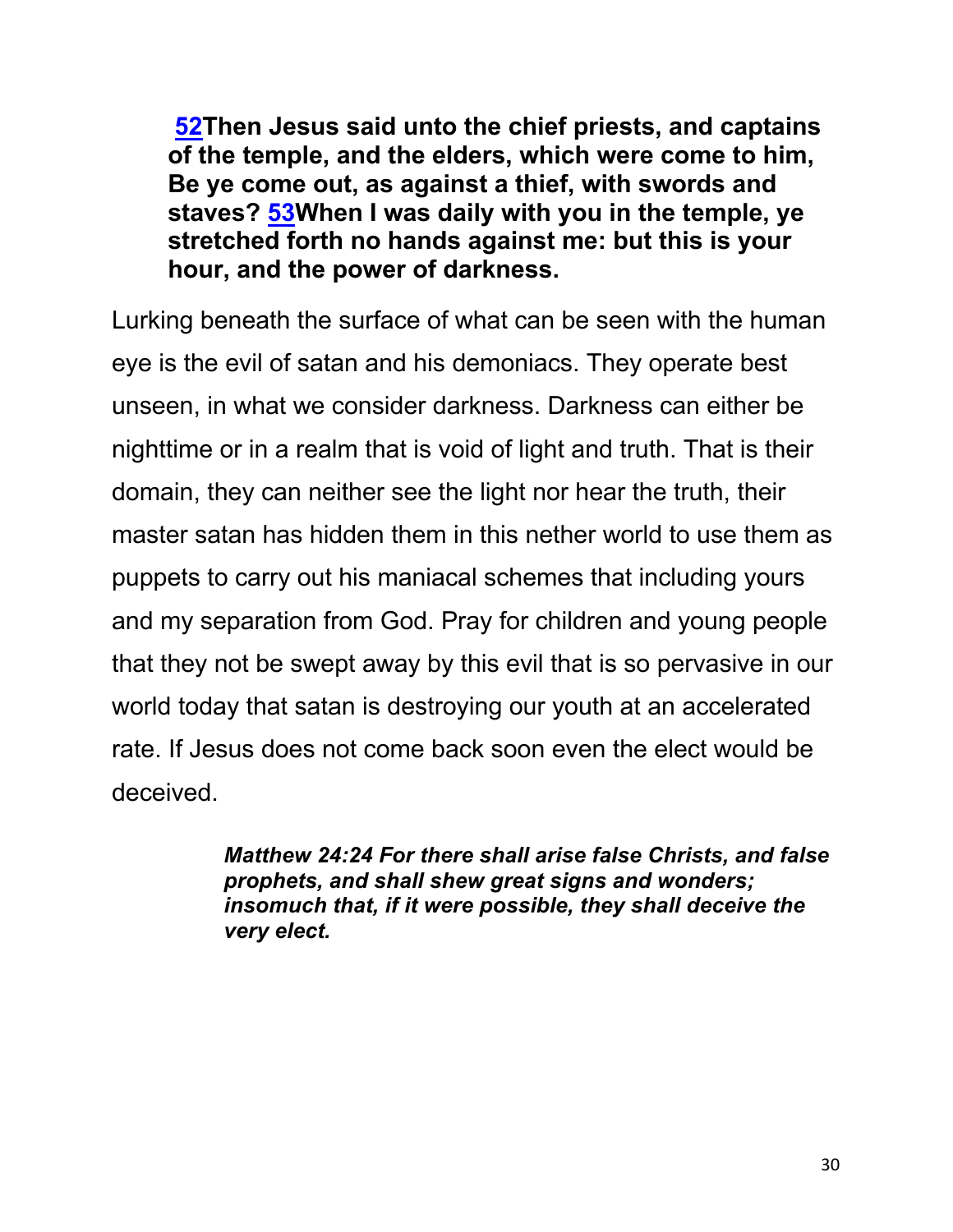Perhaps the most discouraging of times for a beleiver is when we have an opportunity to share the Gospel in Love and we restrain ourselves out of fear of hurting someone's feelings or even worse when we are afraid, we might be rejected. Pray that God will speak through us and defeat this enemy who wants us to stay silent about the truth. Paul had to walk the path that Jesus told him was coming and he had vowed he would never leave or forsake Jesus. Can we all understand and sympathize with Peter I this trial.

**54Then took they him, and led** *him***, and brought him into the high priest's house. And Peter followed afar off. 55And when they had kindled a fire in the midst of the hall, and were set down together, Peter sat down among them. 56But a certain maid beheld him as he sat by the fire, and earnestly looked upon him, and said, This man was also with him. 57And he denied him, saying, Woman, I know him not. 58And after a little while another saw him, and said, Thou art also of them. And Peter said, Man, I am not. 59And about the space of one hour after another confidently affirmed, saying, Of a truth this** *fellow* **also was with him: for he is a Galilaean. 60And Peter said, Man, I know not what thou sayest. And immediately, while he yet spake, the cock crew. 61And the Lord turned, and looked upon Peter. And Peter remembered the word of the Lord, how he had said unto him, Before the cock crow, thou shalt deny me thrice. 62And Peter went out, and wept bitterly.**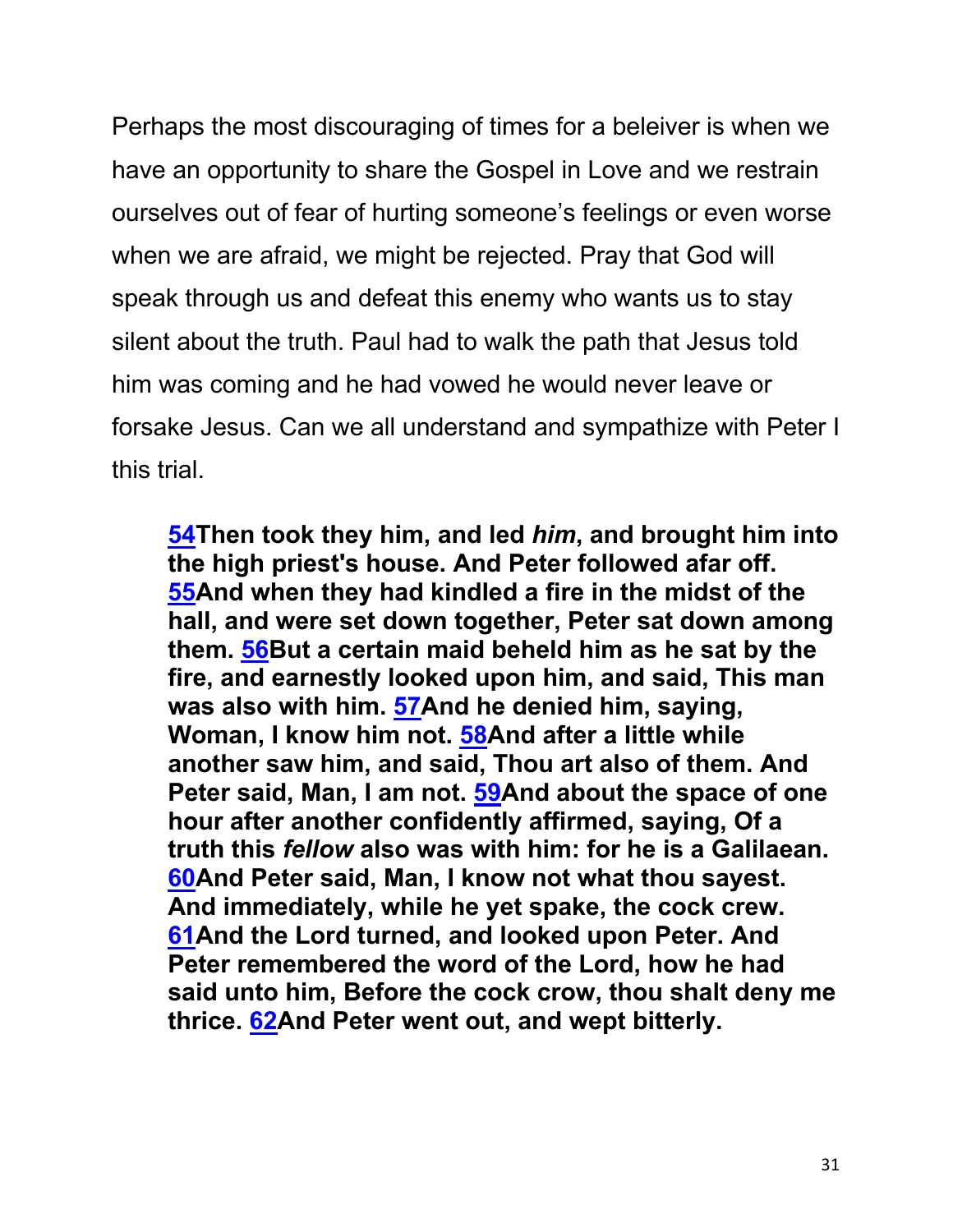I believe the word "bitterly" barely scratches the surface, perhaps inconsolably might come closer. When as a believer we sin against the Love of our lives Jesus Christ, we have not only pierced Him once again, we have lain another stripe upon His body, we have denied Him and our pain is inconsolable.

# **July 28, 2020**

**The Soldiers Mock Jesus**

**(Isaiah 50:4-11; Matthew 27:27-31; Mark 15:16-20; John 19:1-15)**

**63And the men that held Jesus mocked him, and smote**  *him***. 64And when they had blindfolded him, they struck him on the face, and asked him, saying, Prophesy, who is it that smote thee? 65And many other things blasphemously spake they against him.**

We have all read these words many times; sometimes they might evoke emotions of anger at the Temple Soldiers, or sympathy for Jesus our Lord. It strikes me that the reason that these words are written hear and in the other Gospels is for encouragement for each of us. Jesus knew of the prophesy in Isaiah 50 because He transmitted it to Isaiah. He had already seen this moment and what He was to endure;

> *Isaiah 50: 4The Lord GOD hath given me the tongue of the learned, that I should know how to speak a word in season*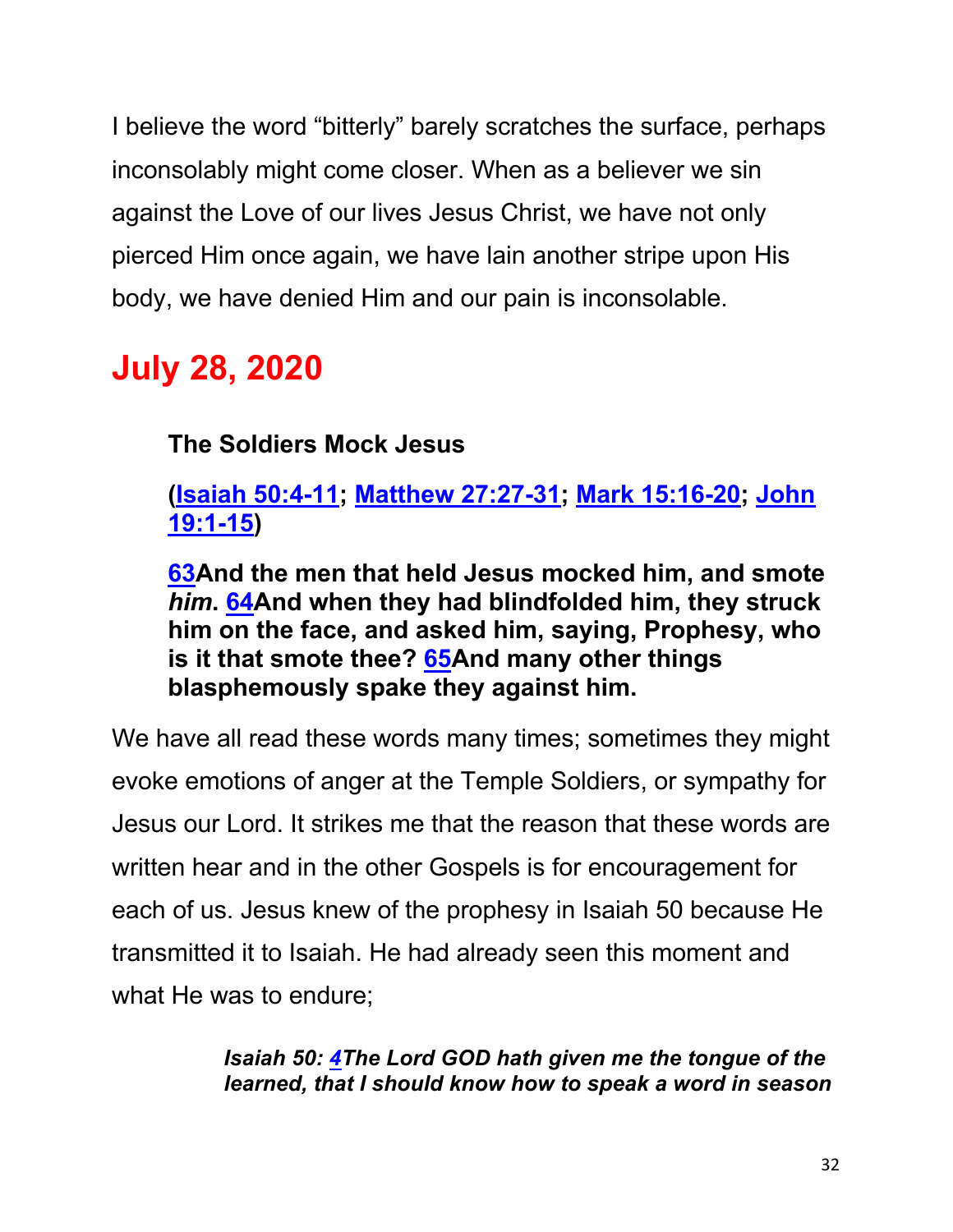*to him that is weary: he wakeneth morning by morning, he wakeneth mine ear to hear as the learned.*

*5The Lord GOD hath opened mine ear, and I was not rebellious, neither turned away back.*

*6I gave my back to the smiters, and my cheeks to them that plucked off the hair: I hid not my face from shame and spitting.*

*7For the Lord GOD will help me; therefore shall I not be confounded: therefore have I set my face like a flint, and I know that I shall not be ashamed.*

*8He is near that justifieth me; who will contend with me? let us stand together: who is mine adversary? let him come near to me.*

*9Behold, the Lord GOD will help me; who is he that shall condemn me? lo, they all shall wax old as a garment; the moth shall eat them up.*

Jesus needed His disciples and us to know and understand the depth of His foreknowledge; He knew exactly what was coming because He has existed with God for eternity and knows what God knows. His flesh had not encountered this beating when Isaiah was written but still, Jesus had seen it. That is why He asked God in the flesh if this cup could be removed from Him, but then added the most amazing words in the Bible; Not my will but YOUR WILL BE DONE.

**66And as soon as it was day, the elders of the people and the chief priests and the scribes came together, and led him into their council, saying,**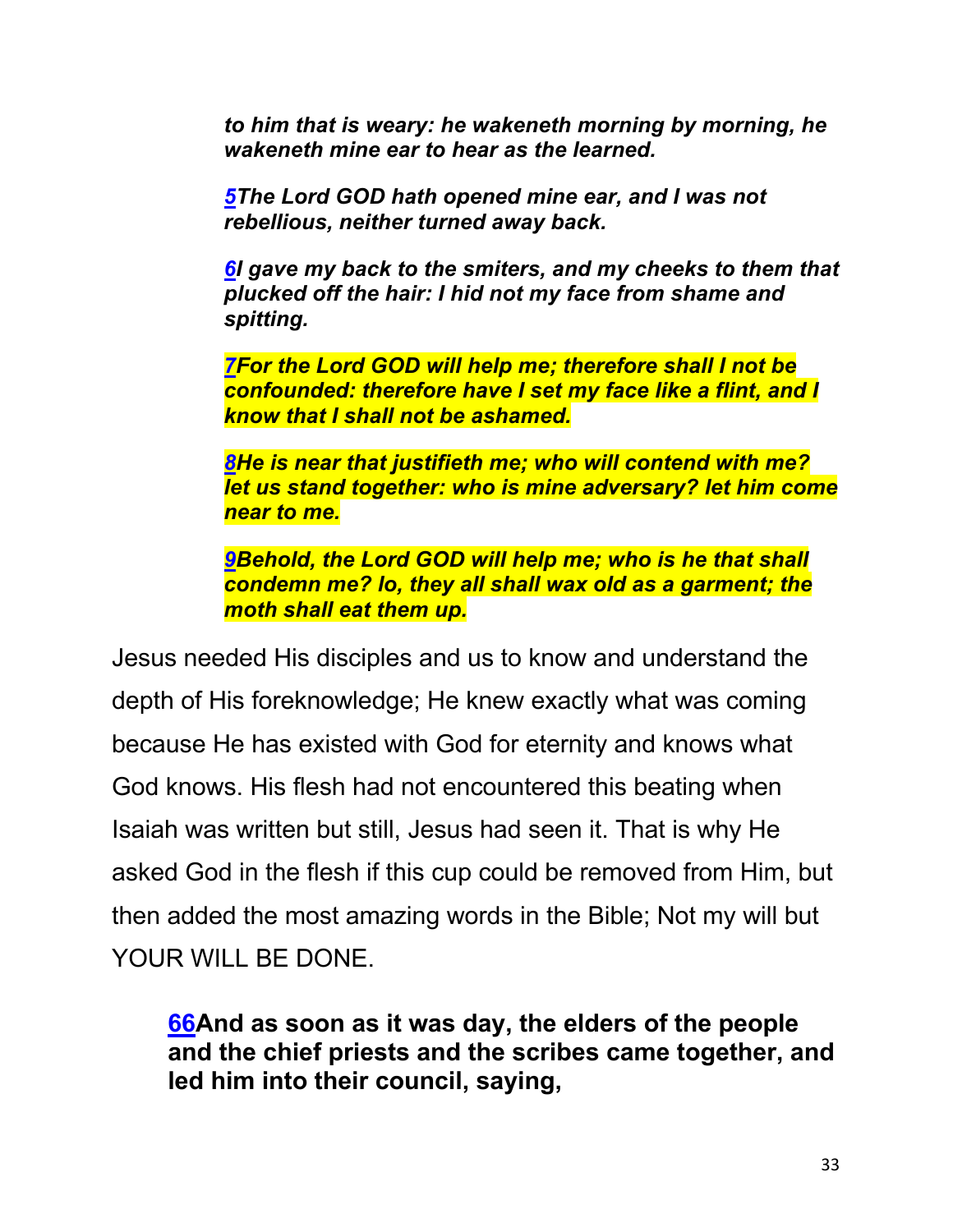The Sanhedrin was only allowed to meet in the daytime so this assembly supposedly took place the day after Passover and on the day of Preparation "Friday" preparing for the Sabbath on Saturday. Friday is also the day that Christ was not only judged by Crucified. So, chronology of events so far.

- 1. Jesus spent about two years working through His Ministry and moving toward Jerusalem and His Crucifixion.
- 2. Jesus arrives in Jerusalem about a week before Passover;
- 3. Thursday daytime; Jesus celebrates Passover with His disciples and has the Last Supper with them.
- 4. Thursday evening; Jesus is arrested in the Garden, held by His captors, beaten and mocked by members of the Temple Guard.
- **5.** Friday morning; Sanhedrin convenes to hold a trial as to whether or not Jesus had violated God's Law. They inquire of Jesus if He is the Son of God, the Messiah?

# **67Art thou the Christ? tell us. And he said unto them, If I tell you, ye will not believe:**

In a legal sense; it is today as it was in this day that if you can get a person to freely admit that they committed whatever offense they are accused of then a trial becomes unnecessary. That is what the Sanhedrin was trying to do because they knew they had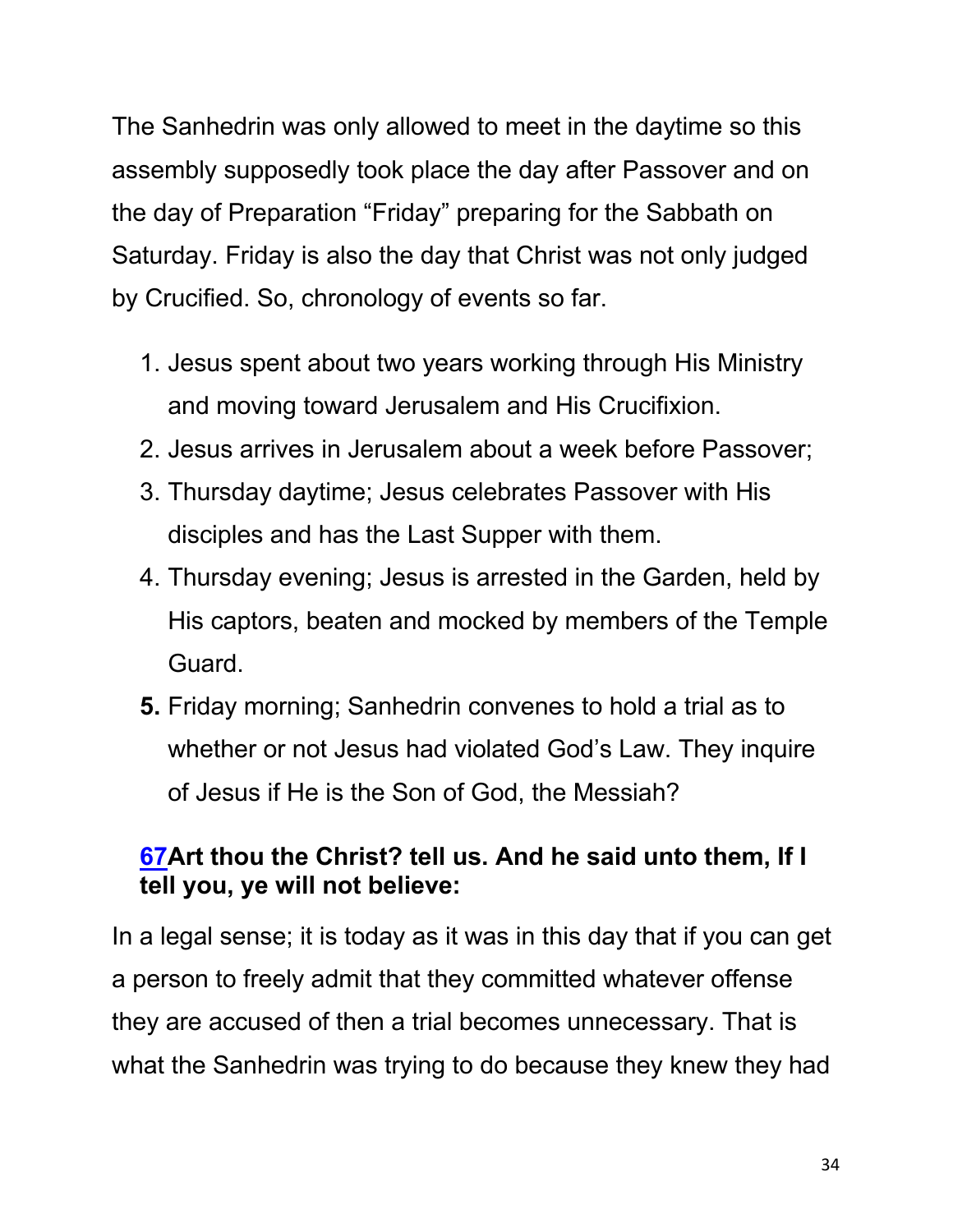no evidence against Jesus. Jewish Law required two or more witnesses and they had none that would testify to the truth.

The question comes did Jesus ever come right out and declare that He was the Messiah the Son of God? Was there someone out there that would come to the Sanhedrin and testify under oath that he or she had heard Jesus declare He was the Messiah. The short answer is no, no one would testify to that. But did He declare Himself to be the Messiah during His ministry?

#### *John 8: Jesus said unto them, Verily, verily, I say unto you, Before Abraham was, I am.*

That exchange is with some Jews inquiring as to who Jesus claimed to be;

> *John 8:48Then answered the Jews, and said unto him, Say we not well that thou art a Samaritan, and hast a devil? 49Jesus answered, I have not a devil; but I honour my Father, and ye do dishonour me. 50And I seek not mine own glory: there is one that seeketh and judgeth. 51Verily, verily, I say unto you, If a man keep my saying, he shall never see death. 52Then said the Jews unto him, Now we know that thou hast a devil. Abraham is dead, and the prophets; and thou sayest, If a man keep my saying, he shall never taste of death. 53Art thou greater than our father Abraham, which is dead? and the prophets are dead: whom makest thou thyself? 54Jesus answered, If I honour myself, my honour is nothing: it is my Father that honoureth me; of whom ye say, that he is your God: 55Yet ye have not known him; but I know him: and if I should say, I know him not, I shall be a liar like unto you: but I know him, and keep his saying. 56Your father Abraham rejoiced*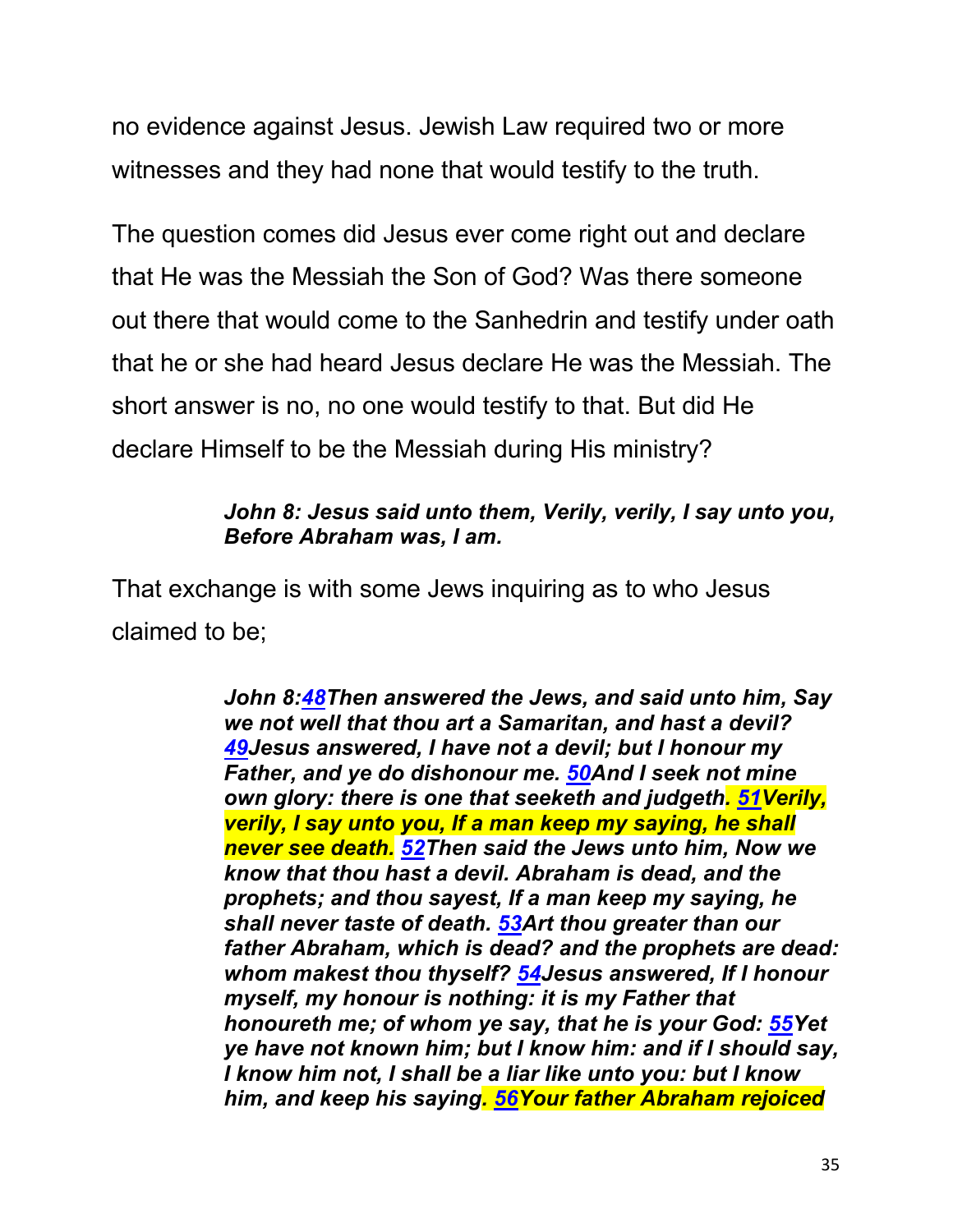*to see my day: and he saw it, and was glad. 57Then said the Jews unto him, Thou art not yet fifty years old, and hast thou seen Abraham? 58Jesus said unto them, Verily, verily, I say unto you, Before Abraham was, I am. 59Then took they up stones to cast at him: but Jesus hid himself, and went out of the temple, going through the midst of them, and so passed by.*

Jesus uses the one of the Titles that God used of Himself; "I am". Jesus makes this declaration in front of religious leaders and it infuriates them enough so that they intend to stone Him to death. That is not within God's plan, so God simply moves Jesus from amongst them to safety.

#### *Exodus 3: 14 And God said unto Moses, I AM THAT I AM: and he said, Thus shalt thou say unto the children of Israel, I AM hath sent me unto you.*

Jesus uses the title that God gave Himself in Exodus while talking to Moses seven times in the New Testament each in a metaphor to describe a different aspect of His being and presence.

- **1. I AM the Bread of Life** (John 6:35, 41, 48, 51);
- **2. I AM the Light of the World** (John 8:12);
- **3. I AM the Door of the Sheep** (John 10:7, 9);
- **4. I AM the Good Shepherd** (John 10:11,14);
- **5. I AM the Resurrection and the Life** (John 11:25);
- **6. I AM the Way, the Truth and the Life** (John 14:6);
- **7. I AM the True Vine** (John 15:1, 5). Copied from; https://www.gotquestions.org/I-AM.html

As to the clearest proclamation of Jesus to be the Messiah but only to His disciples we find this in Matthew 16;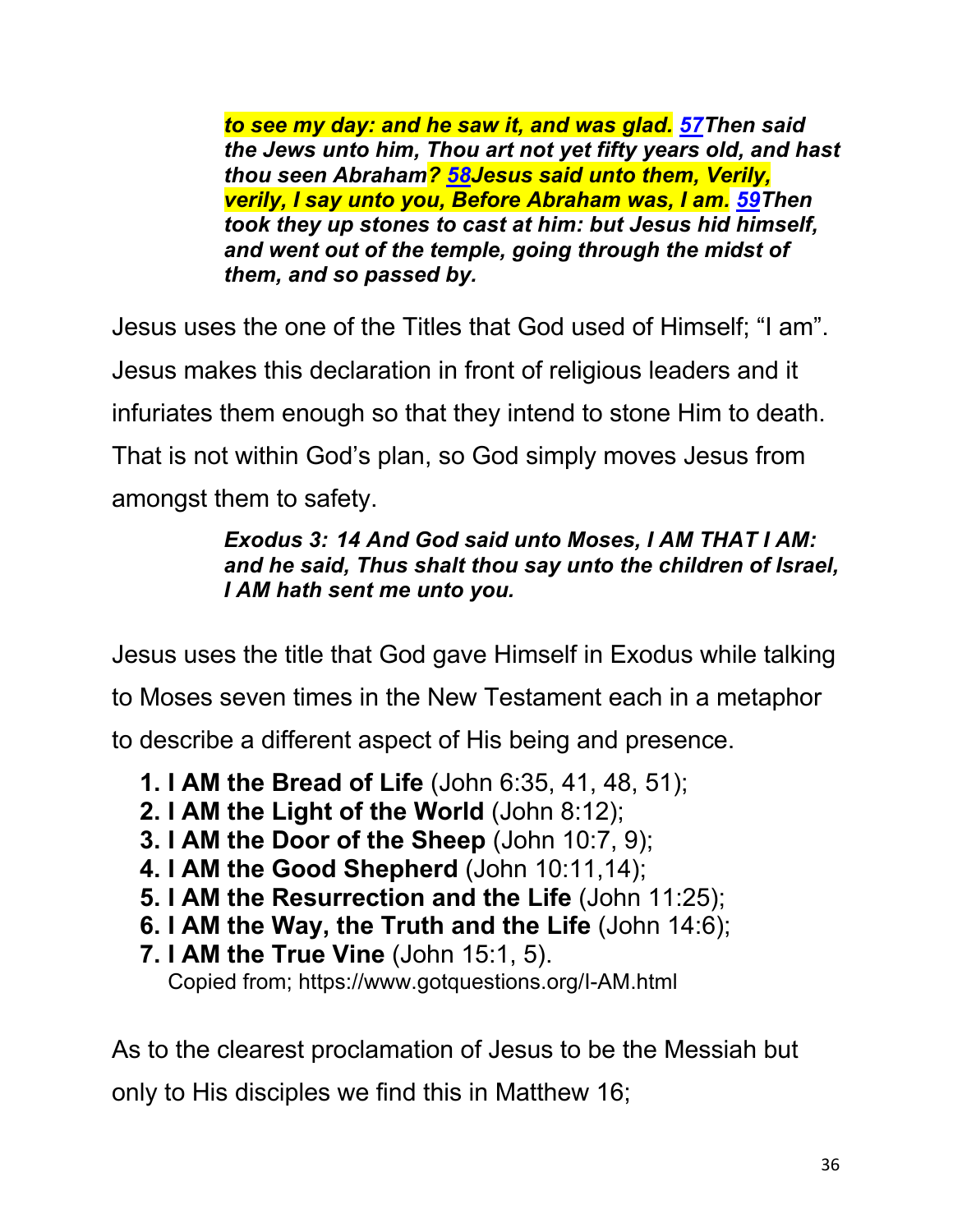*Matthew 16: 13When Jesus came into the coasts of Caesarea Philippi, he asked his disciples, saying, Whom do men say that I the Son of man am? 14And they said, Some say that thou art John the Baptist: some, Elias; and others, Jeremias, or one of the prophets. 15He saith unto them, But whom say ye that I am? 16And Simon Peter answered and said, Thou art the Christ, the Son of the living God. 17And Jesus answered and said unto him, Blessed art thou, Simon Barjona: for flesh and blood hath not revealed it unto thee, but my Father which is in heaven. 18And I say also unto thee, That thou art Peter, and upon this rock I will build my church; and the gates of hell shall not prevail against it. 19And I will give unto thee the keys of the kingdom of heaven: and whatsoever thou shalt bind on earth shall be bound in heaven: and whatsoever thou shalt loose on earth shall be loosed in heaven. 20Then charged he his disciples that they should tell no man that he was Jesus the Christ.*

The disciples were certainly not going to testify that not only did they believe Jesus to be the Messiah, but He had told them He was the Messiah. So, the Sanhedrin was left to their own unlawful process to convict Jesus of Blasphemy. For Jesus to claim He was the Son of God was not Blasphemy because it was the truth.

**68And if I also ask** *you***, ye will not answer me, nor let** *me* **go. 69Hereafter shall the Son of man sit on the right hand of the power of God. 70Then said they all, Art thou then the Son of God? And he said unto them, Ye say that I am. 71And they said, What need we any further witness? for we ourselves have heard of his own mouth.**

This to the Sanhedrin was the best of this world in that an accused would admit that he was guilty. In this case Christ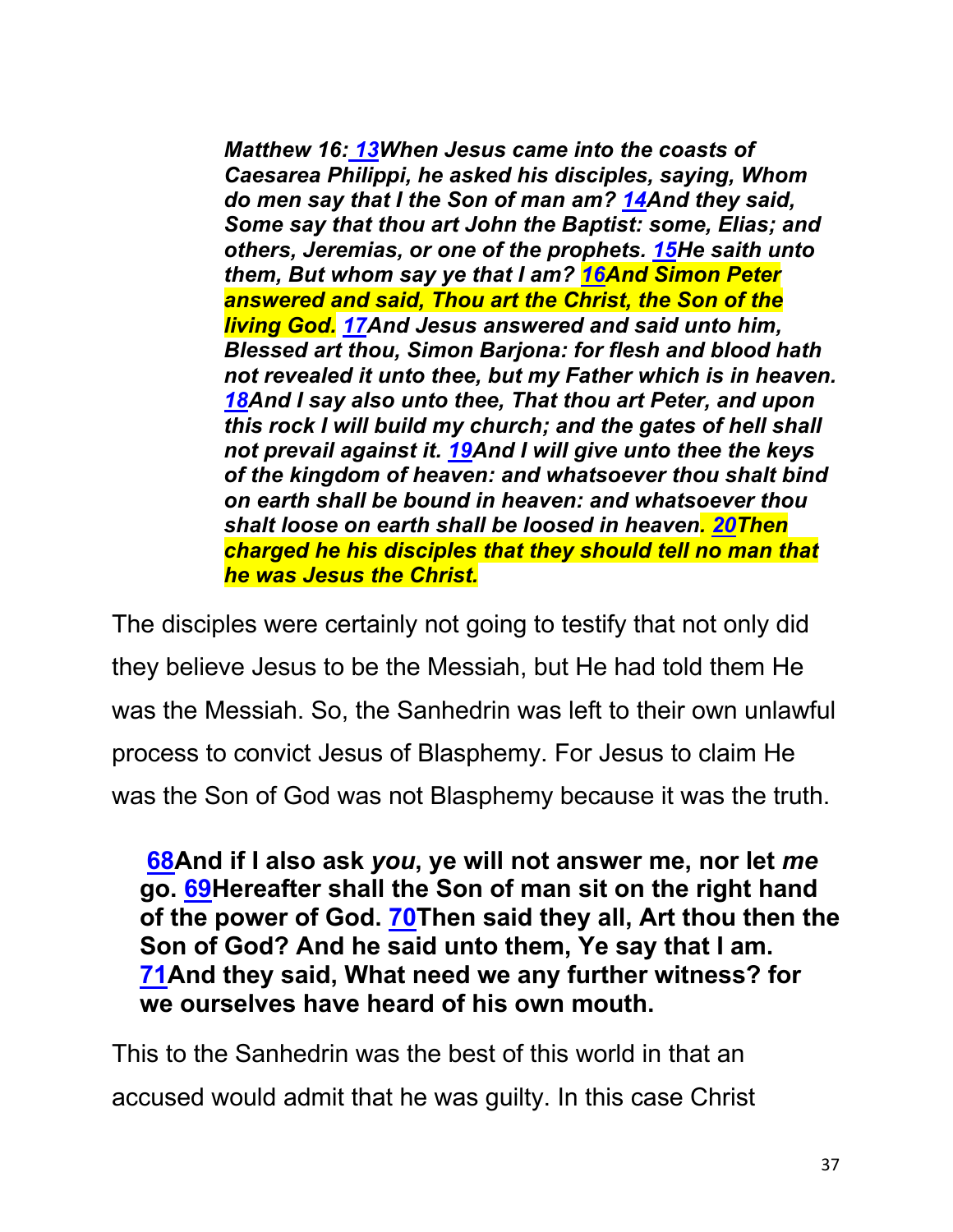acknowledged that they said He was the Messiah and they twisted that to claim He said He was. We know by more extensive accounts in the other gospels that the Sanhedrin did in fact bring witnesses against Jesus, but none were satisfactory to declare Jesus to Blaspheme and declare Himself the Messiah. But the Sanhedrin was now satisfied in their own evil hearts that they accomplished what was needed in their Law. Now they had to convince Pilot that he would have to kill Jesus or face riots and mobs that will burn and destroy their own city if in their minds it was necessary to get the correct government response to their demands. Sound familiar?

Evil is never very original; it demands its evil desire to be with the blood of innocent people or the property of innocent people. I am not declaring what is going on now to be equal with the trial and crucifixion of Jesus I am only pointing out that evil led by Satan the thief has one tactic; to kill and destroy.

> *John 10:10 The thief cometh not, but for to steal, and to kill, and to destroy: I am come that they might have life, and that they might have it more abundantly.*

> > **King James Bible**

**Text courtesy of BibleProtector.com**